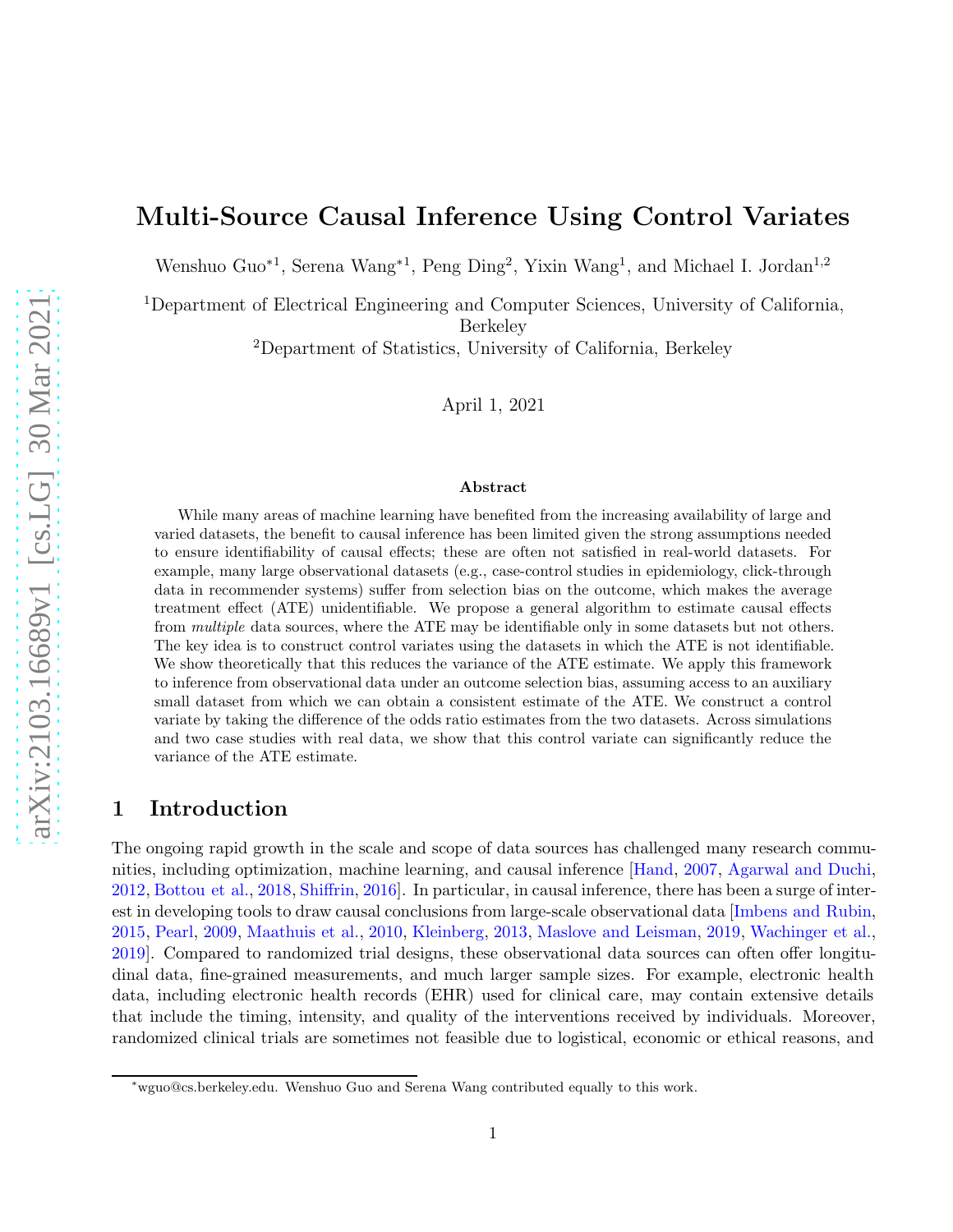<span id="page-1-0"></span>even when feasible can be seriously limited in terms of sample size [\[Stuart et al.,](#page-15-2) [2013](#page-15-2)]. Thus, large scale observational datasets hold open the promise of a much greater impact for causal inference methodology.

However, conceptual problems arise in the observational data setting which can make causal effects unidentifiable or hard to estimate. The problems include unmeasured confounding, noisy measurements, inconsistency, and selection bias [\[Rosenbaum and Rubin,](#page-14-5) [1983,](#page-14-5) [Angrist et al.](#page-13-2), [1996](#page-13-2), [Nalatore et al.](#page-14-6), [2007](#page-14-6), [Hern´an et al.](#page-13-3), [2004\]](#page-13-3). These problems have generally been studied in the setting of a single observational data source, and in such a setting it is natural to view them through an all-or-nothing lens—either selection bias is present or it is not, either confounding is present or it is not, etc. In such cases causal inference is possible only when the data source satisfies certain delicate assumptions. These assumptions are often invalid; in particular, selection bias is notorious for being difficult to assume away—for example, in case-control datasets in epidemiological studies, cases are much more likely to be reported than non-cases; in observational data in recommender systems, certain items are more likely to receive clicks and ratings [\[Rothman et al.](#page-15-3), [2008](#page-15-3), [Robins et al.](#page-14-7), [2000,](#page-14-7) [Robins,](#page-14-8) [2001](#page-14-8), Hernán et al., [2004](#page-13-3), [Wang et al.](#page-15-4), [2016](#page-15-4), [Schnabel et al.](#page-15-5), [2016](#page-15-5), [Wang et al.](#page-15-6), [2020](#page-15-6)]. Under the existence of such selection bias, causal effects are in general unidentifiable.

In this paper, we take a different route and consider estimating causal effects from multiple data sources. In particular, we ask: Can we combine large, possibly biased datasets with smaller, unbiased datasets to develop efficient estimators of causal effects? Our work is motivated by the observation that, in practice, we might be able to obtain a small dataset where the causal effects are identifiable; for example, from small-scale randomized trials. Causal inference may not be efficient in such small datasets alone, due to limited sample size. The hope is that large observational datasets, while not permitting causal inference by themselves, may be useful in improving the efficiency of the causal effects estimators from the small, unbiased dataset.

Contributions. We present an affirmative answer to this question in this paper, proposing a general framework to estimate causal effects from multiple data sources. Specifically, we show how to perform inference when the average treatment effect (ATE) may be identifiable only in some datasets but not others. The key is to use certain features that are robust and transportable across datasets to construct meaningful control variates. We show that such control variates allow us to design new ATE estimators which enjoy variance reduction, and we theoretically quantify the reduction in variance. To demonstrate the effectiveness of this general approach, we apply it to case-control studies with outcome selection bias. In particular, we construct control variates by taking the difference of the odds ratio estimates across datasets. We also present experiments, using synthetic data and two real data case studies, to show that this control variate can significantly reduce the variance of ATE estimates using a variety of estimators.

### 1.1 Related work

The problem of combining multiple datasets to estimate causal effects has attracted much recent research interest given the strong practical incentives, especially combining datasets from observational and experimental sources [\[Colnet et al.](#page-13-4), [2020](#page-13-4), [Rosenfeld et al.,](#page-15-7) [2017,](#page-15-7) [Rosenman et al.](#page-15-8), [2018](#page-15-8), [2020](#page-15-9), [Kallus et al.](#page-14-9), [2018](#page-14-9)], where the observational data may suffer from hidden confounders and certain missing data. [Cannings and Fan](#page-13-5) [\[2019\]](#page-13-5) propose new estimators by combining datasets with complete cases and further observations with missing values, in order to improve on the performance of the complete-case estimator; [Yang and Ding](#page-16-0) [\[2020](#page-16-0)] propose estimators by combining a main dataset with unmeasured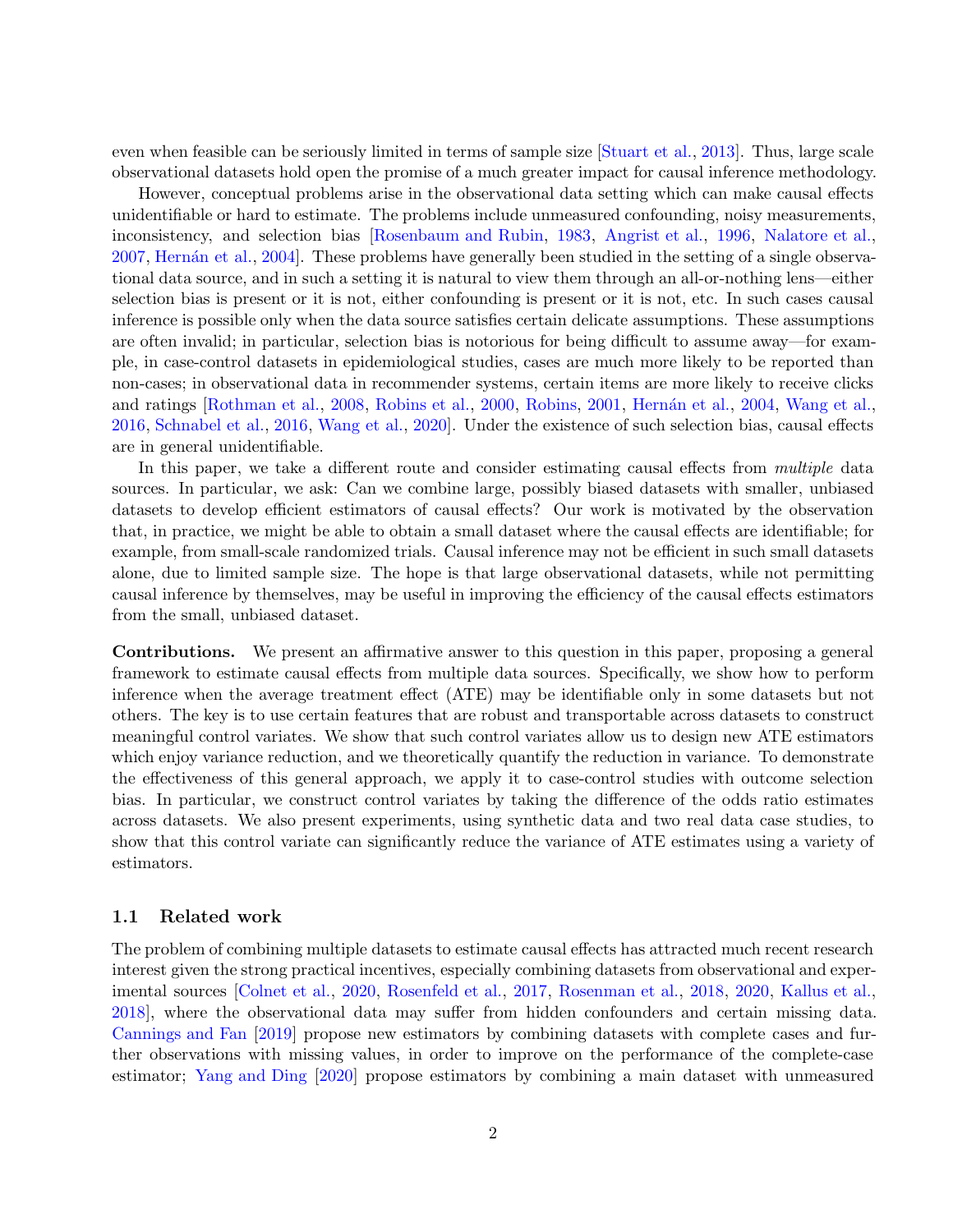<span id="page-2-1"></span>confounders and a smaller validation dataset with supplementary information on these confounders. Their technique is based on constructing multiple error-prone estimators that are transportable across the main and validation datasets. In fact, their "error-prone estimators" are used to design one particular choice of control variates in our setting. However, their estimators rely on the identifiability of the ATE in observational data, and therefore do not handle selection bias.

Selection bias is induced by preferential selection of data points, and it is often governed by unknown factors that can interact with treatments, outcomes and their consequences. Operationally, selection bias cannot be easily eliminated by random sampling. There have been extensive studies on methods that deal with mitigating certain selection biases in observational studies. [Bareinboim and Pearl](#page-13-6) [\[2012](#page-13-6)] discuss graphical and algebraic methods, and derive a general condition together with a procedure for recovering the odds ratio under selection bias. They also propose using instrumental variables for the removal of selection bias in the presence of confounding bias. [Zhang](#page-16-1) [\[2008](#page-16-1)] studies special cases in which selection bias can be detected even from the observations, as captured by a non-chordal undirected graphical component. [Robins et al.](#page-14-7) [\[2000](#page-14-7)] and Hernán et al. [\[2004](#page-13-3)] propose epidemiological methods that assume knowledge of the probability of selection given treatment, which can be estimated from data in certain cases.

Control variates technique serves as a natural choice to reduce the variance of the estimate, and there have been applications of it to causal effect estimation  $\text{Tan}, 2006$  $\text{Tan}, 2006$ . More generally, the key idea in our approach is to identify an estimand that is transportable between the observational data, i.e. selection biased dataset, to the experimental data. And if that has sufficient correlation with the target estimand one is interested in, it could be potentially used to construct control variates. To this end, our work relates to the literature on transportability in causal inference [\[Bareinboim and Pearl](#page-13-7), [2014,](#page-13-7) [Lee et al.](#page-14-10), [2020](#page-14-10), [Bareinboim and Pearl](#page-13-8), [2016](#page-13-8)]. These works investigate what causal quantities are identifiable, and allow us to construct control variates accordingly.

# 2 Preliminaries

In this section, we present the basic setup for causal inference with multiple data sources. We also formalize our assumptions on the identification of causal effects.

Potential outcomes and ATE estimation. We use the potential outcomes framework to define causal effects [\[Neyman,](#page-14-11) [1923](#page-14-11), [Rubin,](#page-15-11) [1974](#page-15-11)]. Let Z denote a binary treatment random variable, with 0 and 1 being the labels for control and active treatments, respectively. For each realization of the level of treatment  $z \in \{0,1\}$ , we assume that there exists a potential outcome  $Y(z)$  representing the outcome had the subject been given treatment  $z$  (possibly contrary to fact). Then, the observed outcome is  $Y = Y(Z) = ZY(1) + (1 - Z)Y(0)$ . Further, we denote a vector of observed pretreatment covariates as  $X \in \mathbb{R}^d$ . We focus on estimating the ATE:

<span id="page-2-0"></span>
$$
\tau = E[Y(1) - Y(0)].
$$
\n(1)

**Data sources.** We consider a main data source that consists of observations  $\mathcal{O}_1 = \{(Z_i, X_i, Y_i) : i \in \mathcal{O}_1\}$  $S_1$ , with sample size  $n_1 = |S_1|$ , and a validation data source with observations  $\mathcal{O}_2 = \{(Z_i, X_j, Y_j) :$  $j \in S_2$  and sample size  $n_2 = |S_2|$ . We assume that the ATE is identifiable from the validation data source but not necessarily the main data source. For simplicity, we consider two data sources here. It is straightforward to generalize the same framework to multiple data sources.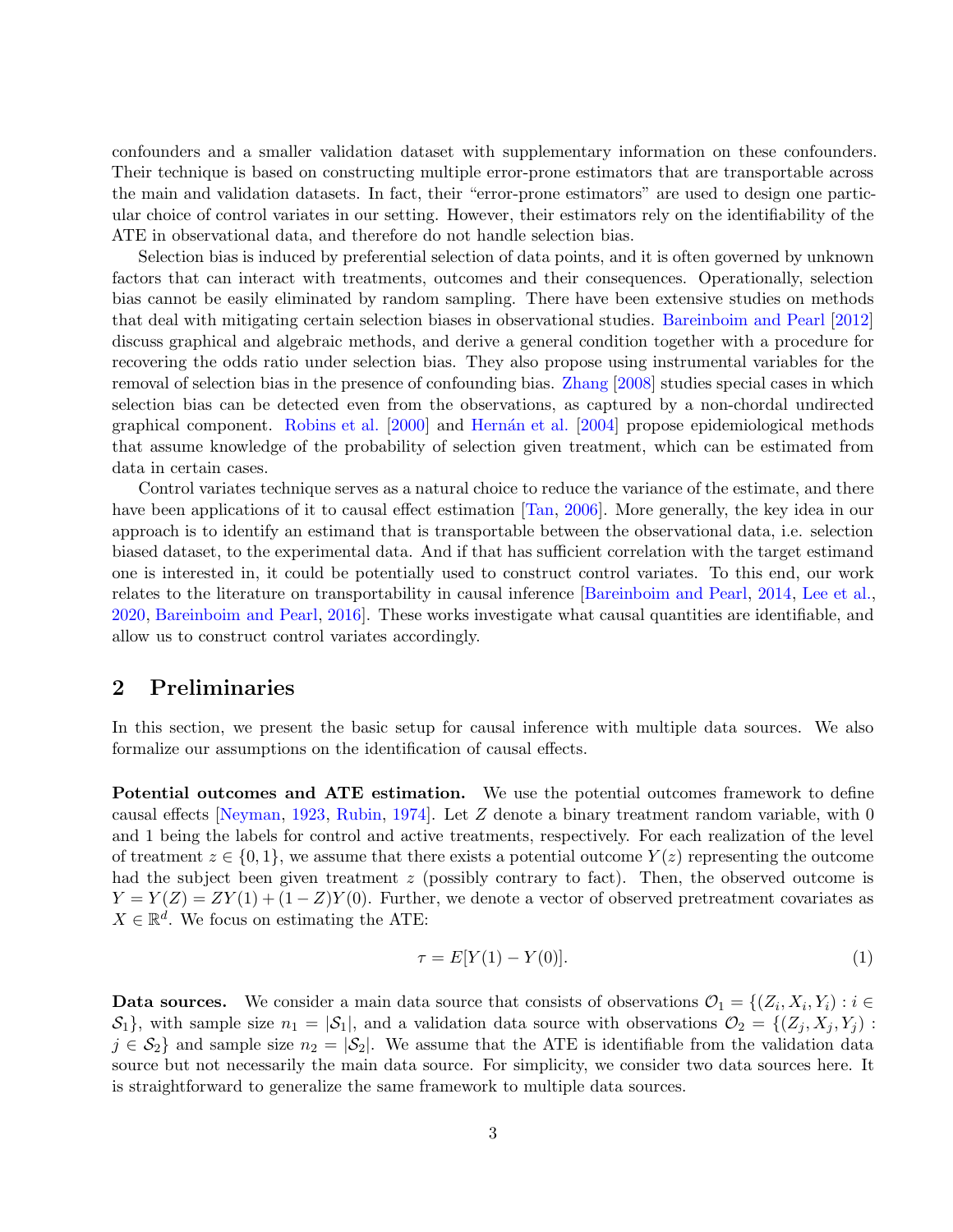<span id="page-3-3"></span>A fundamental problem in causal inference is that the counterfactuals are not observable. Therefore, to allow for the identification of ATE, we make the following ignorability assumption [\[Rosenbaum and Rubin](#page-14-5), [1983](#page-14-5)] with respect to the validation data  $\mathcal{O}_2$ .

<span id="page-3-0"></span>**Assumption 2.1** (Ignorability).  $Y(z) \perp Z \mid X$  for  $z = 0$  and  $z = 1$ .

Under Assumption [2.1,](#page-3-0) many methods for estimating the ATE from a single observational dataset exist in the causal inference literature [see, e.g., [Rosenbaum,](#page-14-12) [2002](#page-14-12), [Imbens](#page-14-13), [2004](#page-14-13), [Rubin,](#page-15-12) [2006\]](#page-15-12).

### <span id="page-3-4"></span>3 Methodology

In this section, we describe our proposed methodology for utilizing a main dataset  $\mathcal{O}_1$  to improve the efficiency of the ATE estimates from the validation dataset  $\mathcal{O}_2$ . Such a strategy allows us to design efficient ATE estimators using all the data, without requiring the ATE to be identifiable in all individual data sources.

### 3.1 A general strategy with control variates

We present a general strategy for efficient estimation of the ATE by utilizing both the main and validation data. Informally, we want to identify and use certain features that are robust and transportable across datasets to construct a consistent estimator. With such features, we exploit information across the datasets and improve the efficiency of the estimator using all datasets. This strategy is reminiscent of a control-variate methodology for general variance reduction in Monte Carlo simulations [Owen](#page-14-14) [\[2013](#page-14-14)].

Let  $\psi$  be an estimand for which there exist consistent estimators obtainable from datasets  $\mathcal{O}_1$  and  $\mathcal{O}_2$ (with consistent estimators denoted by  $\psi_1$  and  $\psi_2$ , respectively). Let  $\hat{\tau}_2$  denote a consistent estimator of the true ATE  $\tau$  (see Definition in Eq [\(1\)](#page-2-0)) that we obtain using dataset  $\mathcal{O}_2$ . In particular, we consider a class of estimators satisfying

<span id="page-3-1"></span>
$$
n_2^{1/2} \begin{pmatrix} \hat{\tau}_2 - \tau \\ \hat{\psi}_2 - \hat{\psi}_1 \end{pmatrix} \to \mathcal{N} \begin{pmatrix} v_2 & \Gamma^{\top} \\ \Gamma & V \end{pmatrix},
$$
 (2)

for some V and Γ. If Eq. [\(2\)](#page-3-1) holds exactly rather than asymptotically, by multivariate normal theory, we have the following the conditional distribution:

$$
n_2^{1/2}(\hat{\tau}_2 - \tau) | n_2^{1/2}(\hat{\psi}_2 - \hat{\psi}_1) \sim \mathcal{N}\left\{n_2^{1/2}\Gamma^{\top}V^{-1}(\hat{\psi}_2 - \hat{\psi}_1), v_2 - \Gamma^{\top}V^{-1}\Gamma\right\}.
$$

Then, we apply the control variates method and use the estimators for  $\tau$  and  $\phi$  jointly [\[Owen](#page-14-14), [2013](#page-14-14)] to build a new estimator of  $\tau$  which has a lower variance than  $\hat{\tau}_2$ . Specifically, we construct a new estimator for ATE using control variates as follows:  $\hat{\tau}_{CV}(\beta) = \hat{\tau}_2 - \beta^{\top}(\hat{\psi}_2 - \hat{\psi}_1).$ 

Solving for the optimal  $\beta$ , we obtain the new estimator

<span id="page-3-2"></span>
$$
\widehat{\tau}_{CV} = \widehat{\tau}_2 - \Gamma^{\top} V^{-1} (\widehat{\psi}_2 - \widehat{\psi}_1), \tag{3}
$$

where  $V = \text{Var}(\hat{\psi}_2 - \hat{\psi}_1)^{-1}$  and  $\Gamma = \text{Cov}(\hat{\psi}_2 - \hat{\psi}_1, \hat{\tau}_2)$ .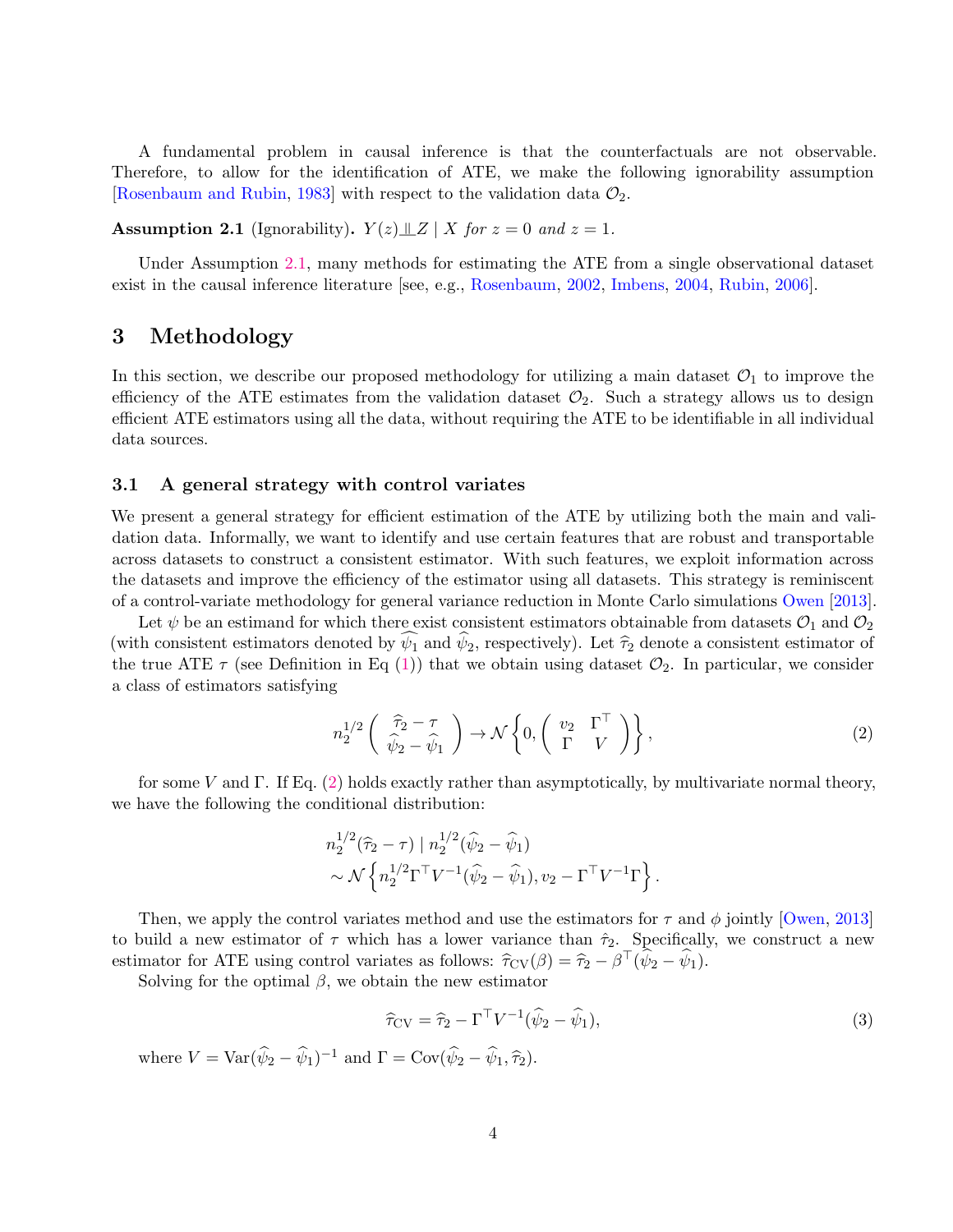<span id="page-4-3"></span><span id="page-4-1"></span>**Theorem 3.1.** (Proof in Appendix [C\)](#page-22-0) Denote the asymptotic variance of  $\hat{\tau}_2$  as  $v_2$ . Under Assumption [2.1,](#page-3-0) if Equation [\(2\)](#page-3-1) holds, then  $\hat{\tau}_{CV}$  is consistent for  $\tau$ , and we have:

$$
n_2^{1/2}(\widehat{\tau}_{CV}-\tau) \to \mathcal{N}(0, v_2 - \Gamma^{\top} V^{-1} \Gamma),
$$

in distribution as  $n_2 \to \infty$ . Given a nonzero  $\Gamma$ , the asymptotic variance,  $v_2 - \Gamma^{\top} V^{-1} \Gamma$ , is smaller than  $v_2$ .

Empirically, to estimate this optimal value of  $\beta$ , we can use estimators  $\hat{V}$  and  $\hat{\Gamma}$  for the variance and covariance in Eq. [\(3\)](#page-3-2). These estimators  $\hat{V}$  and  $\hat{\Gamma}$  can be obtained by bootstrap sampling from the given data with B bootstrap replicates. We present the details of the bootstrap sampling procedure in Appendix [B.](#page-21-0)

# <span id="page-4-2"></span>4 Control Variates for Selection Bias

We apply this general strategy to datasets with selection bias, which are common in observational studies. Specifically, we instantiate the main data  $\mathcal{O}_1$  as observational data that suffers from selection bias on the outcome, from which the ATE is unidentifiable. Such selection bias on the outcome occurs in practice in case control studies in epidemiology [Rothman et al.](#page-15-3) [\[2008](#page-15-3)], [Robins](#page-14-8) [\[2001](#page-14-8)], [Robins et al.](#page-14-7) [\[2000\]](#page-14-7), and in recommender systems as a problem with implicit feedback [Wang et al.](#page-15-4) [\[2016](#page-15-4)], [Schnabel et al.](#page-15-5) [\[2016](#page-15-5)], [Wang et al.](#page-15-6) [\[2020\]](#page-15-6). Under selection bias on the outcome, we show that we are able to obtain consistent odds ratio estimates in various models, which can then be used to construct control variates across all datasets.

### 4.1 Outcome selection bias

Outcome selection bias is induced by preferential selection of units based on the outcome. To illuminate the nature of this bias, consider the model of Figure [1,](#page-4-0) in which  $S \in \{0,1\}$  represents the selection mechanism:  $S = 1$  means presence in the sample, and  $S = 0$  means absence. Recall that X represents the pre-treatment covariates, Z represents a binary treatment, and Y represents a binary outcome.



<span id="page-4-0"></span>Figure 1: Causal graph for dataset  $\mathcal{O}_1$  where there is a selection bias that depends on the outcome.

Under the existence of such bias on  $Y$ , the ATE is in general unidentifiable, even if we assume that there are no unobserved confounders linking Z and Y. Thus, we consider the main data  $\mathcal{O}_1$  to be a dataset suffering from outcome selection bias, and the validation data  $\mathcal{O}_2$  to be unbiased (e.g., obtained from small-scale randomized trials).

#### 4.2 Variance reduction with the odds ratios

Eq. [\(3\)](#page-3-2) applies to any estimand  $\psi$ , as long as it is correlated with ATE and we are able to obtain consistent estimators of it from both datasets. We show that when  $\mathcal{O}_1$  suffers from outcome selection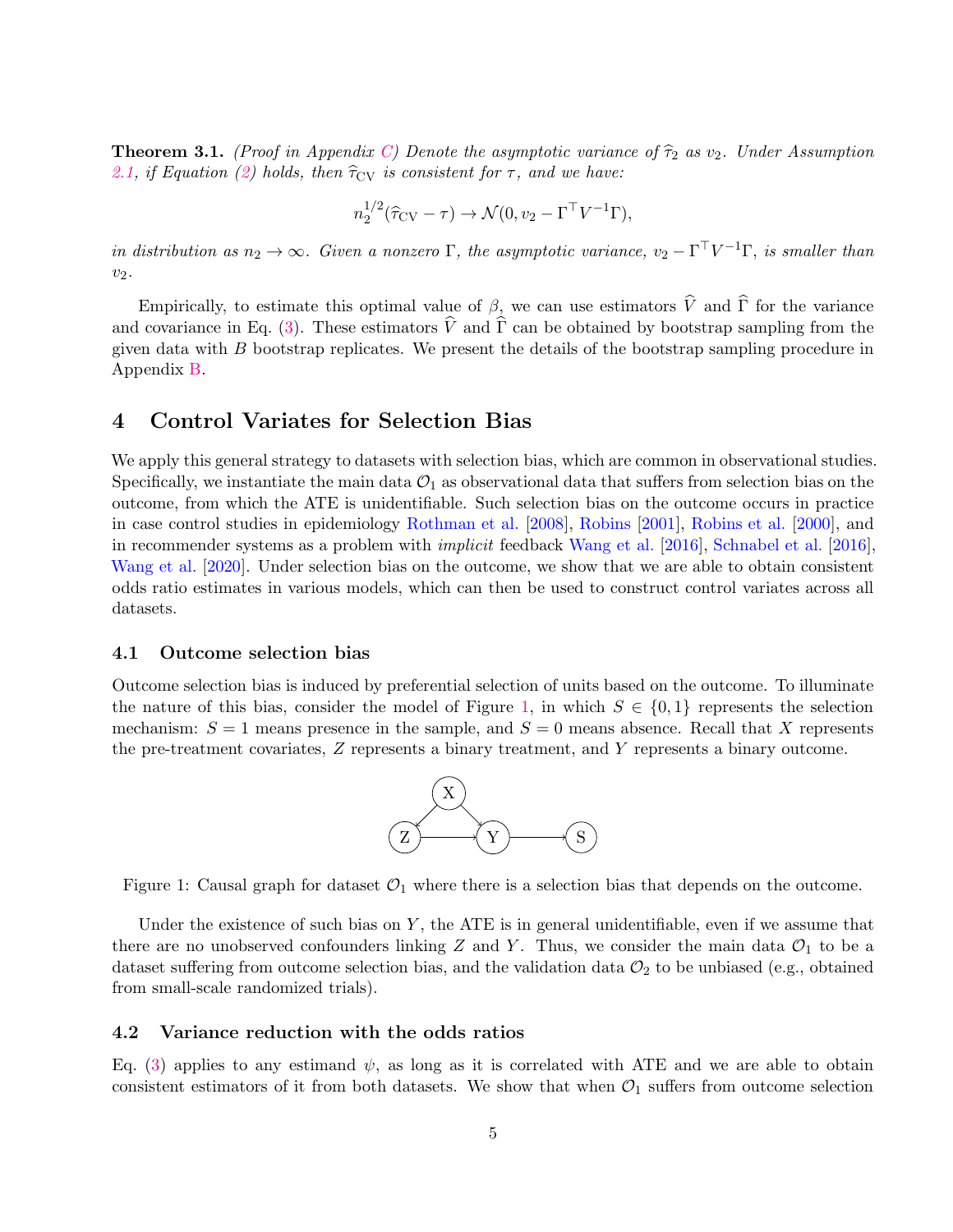<span id="page-5-2"></span>bias, we can use the odds ratios as the choice of  $\psi$ . This is based on two observations: First, the conditional odds ratios and the ATE are correlated; second, the conditional odds ratios are robust to outcome selection bias under a variety of data generation models.

<span id="page-5-0"></span>**Definition 4.1.** The conditional odds ratio between a binary treatment Z and a binary outcome Y conditioned on covariates X is (for brevity, x denotes  $X = x$ ):

$$
OR(x) = \frac{P(Y(1) = 1|x)P(Y(0) = 0|x)}{P(Y(1) = 0|x)P(Y(0) = 1|x)}.
$$

Under Assumption [2.1,](#page-3-0) we have  $P(Y(1) = 1|x) = P(Y(1) = 1|Z = 1, x) = P(Y = 1|Z = 1, x)$ . Therefore, we can rewrite  $OR(x)$  in Definition  $(4.1)$  as:

$$
OR(x) = \frac{P(Y=1|Z=1,x)P(Y=0|Z=0,x)}{P(Y=0|Z=1,x)P(Y=1|Z=0,x)}
$$

Lemma [4.1](#page-5-1) further allows us to directly estimate the conditional odds ratios empirically with finite samples, even under selection bias.

<span id="page-5-1"></span>**Lemma 4.1.** (Proof in Appendix [C\)](#page-22-0) If the selection S depends solely on Y (as in Figure [1\)](#page-4-0), then the conditional odds ratio is transportable and given by:

OR(x)  
= 
$$
\frac{P(Y = 1|S = 1, Z = 1, x)P(Y = 0|S = 1, Z = 0, x)}{P(Y = 0|S = 1, Z = 1, x)P(Y = 1|S = 1, Z = 0, x)}.
$$

Lemma [4.1](#page-5-1) guarantees that the identifiability does not rely on any modeling assumption; see also [Didelez et al.](#page-13-9) [\[2010\]](#page-13-9) and [Jiang and Ding](#page-14-15) [\[2017](#page-14-15)]. Therefore, to construct control variates, it is sufficient to derive consistent estimators of the odds ratio from the datasets  $\mathcal{O}_1$  and  $\mathcal{O}_2$ . Let  $OR_1(x)$ and  $\widehat{\text{OR}}_2(x)$  denote consistent estimators for  $\text{OR}(x)$  obtained from the datasets  $\mathcal{O}_1$  and  $\mathcal{O}_2$ , respectively. For a set of covariate values  $\{x_1, \dots, x_k\}$ , one possible control variate construction is to take  $\psi = (\text{OR}(x_1), \cdots, \text{OR}(x_k))^{\top}$ . Then  $\widehat{\psi}_1 = (\widehat{\text{OR}}_1(x_1), \cdots, \widehat{\text{OR}}_1(x_k))^{\top}$ ,  $\widehat{\psi}_2 = (\widehat{\text{OR}}_2(x_1), \cdots, \widehat{\text{OR}}_2(x_k))^{\top}$ . Substituting these into Eq. [\(3\)](#page-3-2) gives the new ATE estimator with control variates.

When X is continuous or there are too many discrete values of  $X$ , we can reduce the large number of conditional odds ratios  $OR(x)$  down to a manageable control variate by integrating  $OR(x)$  over a common distribution  $F(x)$ : let  $\psi = \int \text{OR}(x)F(dx)$ . Then  $\widehat{\psi}_1 = \int \widehat{\text{OR}}_1(x)F(dx)$ , and  $\widehat{\psi}_2 = \int \widehat{\text{OR}}_2(x)F(dx)$ .

#### 4.3 Estimating the odds ratios with selection bias

The main difficulty in applying Eq. [\(3\)](#page-3-2) is to find consistent estimators for constructing the control variates. We demonstrate that this can be achieved by estimating the conditional odds ratios parametrically using a logistic model with varying coefficients, or non-parametrically using kernel smoothing. For the consistency analysis of estimators for ATE and the odds ratios, we assume that the data points in  $\mathcal{O}_1$ and  $\mathcal{O}_2$  before selection bias are IID samples from a same underlying population.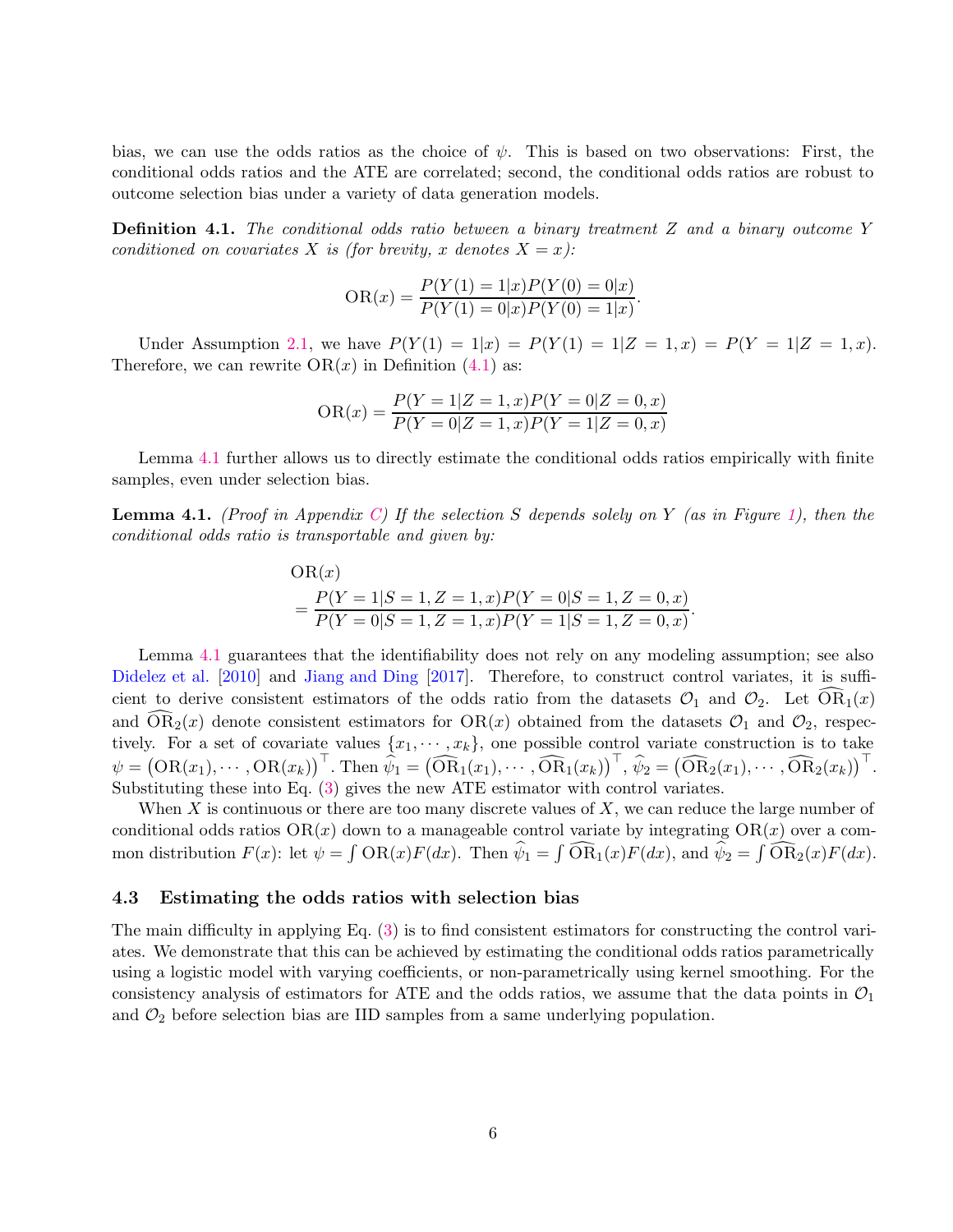#### <span id="page-6-4"></span><span id="page-6-2"></span>4.3.1 Logistic outcome model

One approach to estimating the odds ratio  $OR(x)$  uses a logistic model with varying coefficients [Cleveland](#page-13-10) [\[1991](#page-13-10)] to parameterize the outcome distribution:

<span id="page-6-0"></span>
$$
P(Y=1|Z=z,x) = \frac{e^{\beta_0^x + \beta_1^x z}}{1 + e^{\beta_0^x + \beta_1^x z}},
$$
\n(4)

Here,  $\beta_0^x$ ,  $\beta_1^x$  are coefficients that depend on the covariates x. If X is discrete and finite, then there would be a discrete and finite number of parameters  $\beta_0^x$ ,  $\beta_1^x$ . Otherwise,  $\beta_0^x$  and  $\beta_1^x$  can be viewed as functions of  $x$ .

If the data is truly generated by the outcome model defined in Eq. [\(4\)](#page-6-0), then Theorem [4.2](#page-6-1) below shows that selection bias on the outcome will not change the coefficient  $\beta_1^x$  across  $\mathcal{O}_1$  and  $\mathcal{O}_2$ . Furthermore,  $\beta_1^x$  is the only parameter needed to compute the conditional odds ratio OR(x). Thus, any consistent estimates of  $\beta_1^x$  for both  $\mathcal{O}_1$  and  $\mathcal{O}_2$  would provide consistent estimates of the conditional odds ratio that are robust to selection bias.

<span id="page-6-1"></span>**Theorem 4.2.** (Proof in Appendix [C\)](#page-22-0) If the selection S depends solely on Y (as in Figure [1\)](#page-4-0) and  $P(Y = 1|Z = z, X = x)$  follows the logistic model in [\(4\)](#page-6-0), then  $P(Y = 1|Z = z, X = x, S = 1)$  also follows a logistic model, with the same coefficient  $\beta_1^x$  on Z as the logistic model for  $P(Y = 1 | Z = z, X = z)$ x) for each covariate value x. Furthermore, the conditional odds ratio  $OR(x) = e^{\beta_1^x}$ .

Theorem [4.2](#page-6-1) extends [Prentice and Pyke](#page-14-16) [\[1979](#page-14-16)]; see also [Agresti](#page-12-1) [\[2015](#page-12-1)]. By Theorem [4.2,](#page-6-1) we need only compute consistent estimators  $\widehat{\beta}_{1,\mathcal{O}_1}^x$  and  $\widehat{\beta}_{1,\mathcal{O}_2}^x$  of  $\beta_1^x$  from  $\mathcal{O}_1$  and  $\mathcal{O}_2$  to produce consistent estimators of the true underlying conditional odds ratio  $OR(x)$ ,  $\widehat{OR}_1(x) = e^{\widehat{\beta}_1^x \phi_1}$ ,  $\widehat{OR}_2(x) = e^{\widehat{\beta}_1^x \phi_2}$ .

When X is discrete, we can obtain such consistent estimators  $\hat{\beta}_{1,\mathcal{O}_1}^x$  and  $\hat{\beta}_{1,\mathcal{O}_2}^x$  by stratifying the data on X and performing logistic regression within each stratum. Let  $\widehat{\beta}_{1,\mathcal{O}_2}^x$  be the maximum likelihood estimator for  $\beta_{1,\mathcal{O}_2}^x$  in the stratum (or subset of data) with  $X = x$  from  $\mathcal{O}_2$  (and  $\widehat{\beta}_{1,\mathcal{O}_1}^x$  be the same for  $\mathcal{O}_1$ ). Since the maximum likelihood estimator is consistent, these are consistent estimators for the true  $\beta_1^x$ .

For continuous X, producing a theoretically consistent estimator for  $\beta_0^x$ ,  $\beta_1^x$  is more challenging. One technique is to assume parametric models for the functions  $\beta_0^x = f_0(x, \theta_0)$ ,  $\beta_1^x = f_1(x, \theta_1)$ . For example, if these functions are linear (i.e.,  $f_0(x, \theta_0) = \theta_0^{\top} x$ ,  $f_1(x, \theta_1) = \theta_1^{\top} x$ ), then the problem of estimating  $\beta_1^x$ reduces to maximum likelihood estimation of  $\theta_1$  over a logistic model:  $P(Y = 1|Z = z, x) = \frac{e^{\theta_0^T x + \theta_1^T x z}}{1 + e^{\theta_0^T x + \theta_1^T y}}$  $\frac{e^{0} \theta^{0} + e^{0}}{1 + e^{0} \theta^{0} + e^{0}}.$ We may also allow  $f_0(x, \theta_0), f_1(x, \theta_1)$  to take more general functional forms, such as neural networks. Depending on the complexity of the functions, it becomes more challenging to theoretically guarantee asymptotic consistency and a rate of convergence to the true  $\beta_1^x$ . However, such methods may still work well in practice, and we explore this in experiments on real data in Section [6.](#page-9-0)

#### <span id="page-6-3"></span>4.3.2 Kernel smoothing

When  $X$  is continuous, we can also estimate the odds ratio using kernel smoothing without making any parametric assumptions on the exact outcome model or functional form of  $\beta_1^x$ . First, notice that  $\overline{\text{OR}(x)} = \frac{\mathbb{E}[YZ|x] \cdot \mathbb{E}[(1-\hat{Y})(1-Z)|x]}{\mathbb{E}[Y(1-Z)|x] \cdot \mathbb{E}[(1-Y)Z|x]}.$ 

Further, by Lemma [4.1](#page-5-1) this is similar under selection bias:

$$
OR(x) = \frac{\mathbb{E}[YZ|S=1, x] \cdot \mathbb{E}[(1-Y)(1-Z)|S=1, x]}{\mathbb{E}[Y(1-Z)|S=1, x] \cdot \mathbb{E}[(1-Y)Z|S=1, x]}.
$$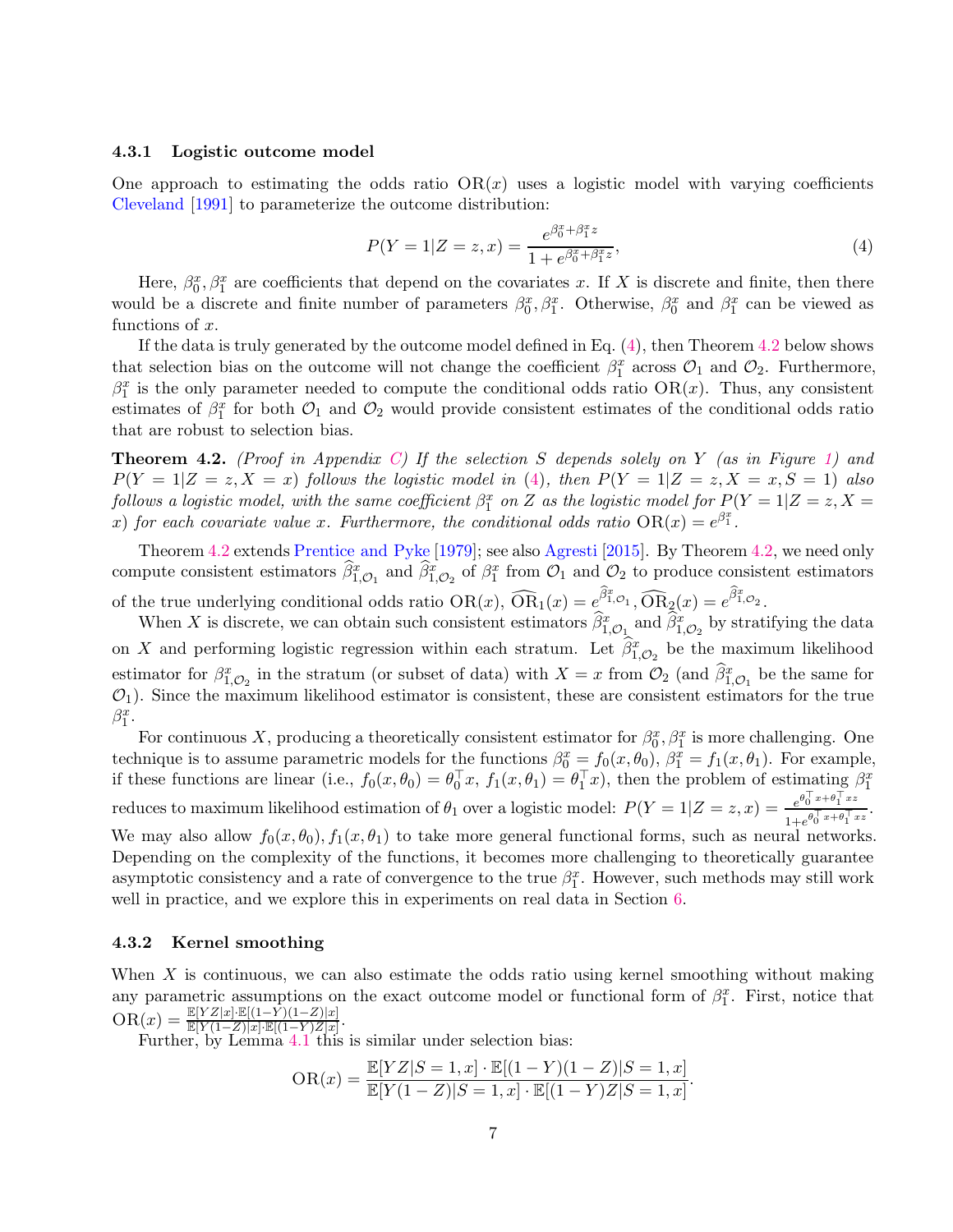<span id="page-7-1"></span>Therefore, estimating OR(x) is equivalent to estimating  $\mathbb{E}[W|x]$  and  $\mathbb{E}[W|S = 1, x]$  from  $\mathcal{O}_1$  and  $\mathcal{O}_2$ , respectively, where  $W \in \{YZ, (1-Y)(1-Z), Y(1-Z), Z(1-Y)\}.$  Choose a kernel function  $K(\cdot)$  and the bandwidth  $\lambda$ . Given a dataset with n data points  $(X_i, Y_i, Z_i)_{i=1}^n$ , for a random variable  $W \in \{YZ, (1-Y)(1-Z), Y(1-Z), Z(1-Y)\}, \, \hat{\mathbb{E}}[W|x] = \frac{\sum_{i=1}^{N} K(\frac{x-X_i}{\lambda})W_i}{\sum_{i=1}^{N} K(\frac{x-X_i}{\lambda})}$  $\frac{\sum_{i=1}^{i=1} K(\frac{x-X_i}{\lambda})^{W_i}}{\sum_{i=1}^{N} K(\frac{x-X_i}{\lambda})}$ . Therefore, the kernel estimator is:

$$
\overline{OR}(x) = \frac{\sum_{i=1}^{N} K(\frac{x-X_i}{\lambda}) Y_i Z_i \sum_{i=1}^{N} K(\frac{x-X_i}{\lambda})(1-Y_i)(1-Z_i)}{\sum_{i=1}^{N} K(\frac{x-X_i}{\lambda}) Y_i (1-Z_i) K(\frac{x-X_i}{\lambda})(1-Y_i) Z_i}.
$$

This estimator is consistent under selection bias on the outcome as shown by which Lemma [4.1.](#page-5-1) However, unlike the parametric estimators using the MLE, we note that the asymptotic convergence of the kernel estimator depends on the bandwidth  $\lambda$  and the dimensionality d. We provide further analysis of this convergence for the odds ratio in Appendix [A.](#page-17-0)

### <span id="page-7-2"></span>5 Simulation Experiments

We first demonstrate the finite-sample performance of estimators with and without the proposed control variates in a simulation study. We simulate an observational dataset with confounding from X using a logistic model adapted from [Zhang](#page-16-2) [\[2009](#page-16-2)].

### <span id="page-7-3"></span>5.1 Data generation and estimators

We generate the dataset  $\mathcal{O}_2$  by sampling  $n_2$  samples using the following data-generating process. Let  $X \in \mathbb{R}^2$  have two components  $X_1, X_2$ , which are i.i.d. Bernoulli $(p = 0.5)$ . Given X, the treatment assignment Z is distributed as  $P(Z=1|X=x) = \frac{e^{a_0+a_1^T x}}{1+e^{a_0+a_1^T x}}$  $\frac{e^{a_0 + a_1 x}}{1 + e^{a_0 + a_1^T x}}$ .

As specific parameters, we set  $a_1 = [-1, 1]$ , and  $a_0 = -E[a_1^T X]$ , which implies that  $P(Z = 1) = 0.5$ . Setting  $a_1 = [0, 0]$  would correspond to a randomized study, whereas we set  $a_1 = [-1, 1]$  to simulate an observational study with confounding. The potential outcomes are distributed as

<span id="page-7-0"></span>
$$
P(Y(0) = 1|x) = \frac{e^{b_{0,0} + b_{0,1}^T x}}{1 + e^{b_{0,0} + b_{0,1}^T x}},
$$
  
\n
$$
P(Y(1) = 1|x) = \frac{e^{b_{1,0} + b_{1,1}^T x}}{1 + e^{b_{1,0} + b_{1,1}^T x}}.
$$
\n(5)

Eq.  $(5)$  builds in ignorability in Assumption [2.1,](#page-3-0) which is also equivalent to generating the outcome Y from

$$
P(Y = 1|Z = z, x) = \frac{e^{\beta_0 + \beta_1 z + \beta_2^T x + \beta_3^T xz}}{1 + e^{\beta_0 + \beta_1 z + \beta_2^T x + \beta_3^T xz}},
$$

where  $\beta_0 = b_{0,0}, \beta_1 = b_{1,0} - b_{0,1}, \beta_2 = b_{0,1}$ , and  $\beta_3 = b_{1,1} - b_{0,1}$ . When  $\beta_3 = 0$  and  $b_{1,1} = b_{0,1}$ , then there is no interaction term between X and Z and the conditional odds ratio is simply  $e^{\beta_1}$ . We set  $b_{0,1} = [-1,1]$ and  $b_{1,1} = [1, -1]$   $(\beta_3 \neq 0)$  so that the conditional odds ratio varies as a function of x. As done by [Zhang](#page-16-2) [\[2009](#page-16-2)], the intercept terms are determined by  $b_{0,0} = -0.5 - E[b_{0,1}^T X]$  and  $b_{1,0} = 0.5 - E[b_{1,1}^T X]$ .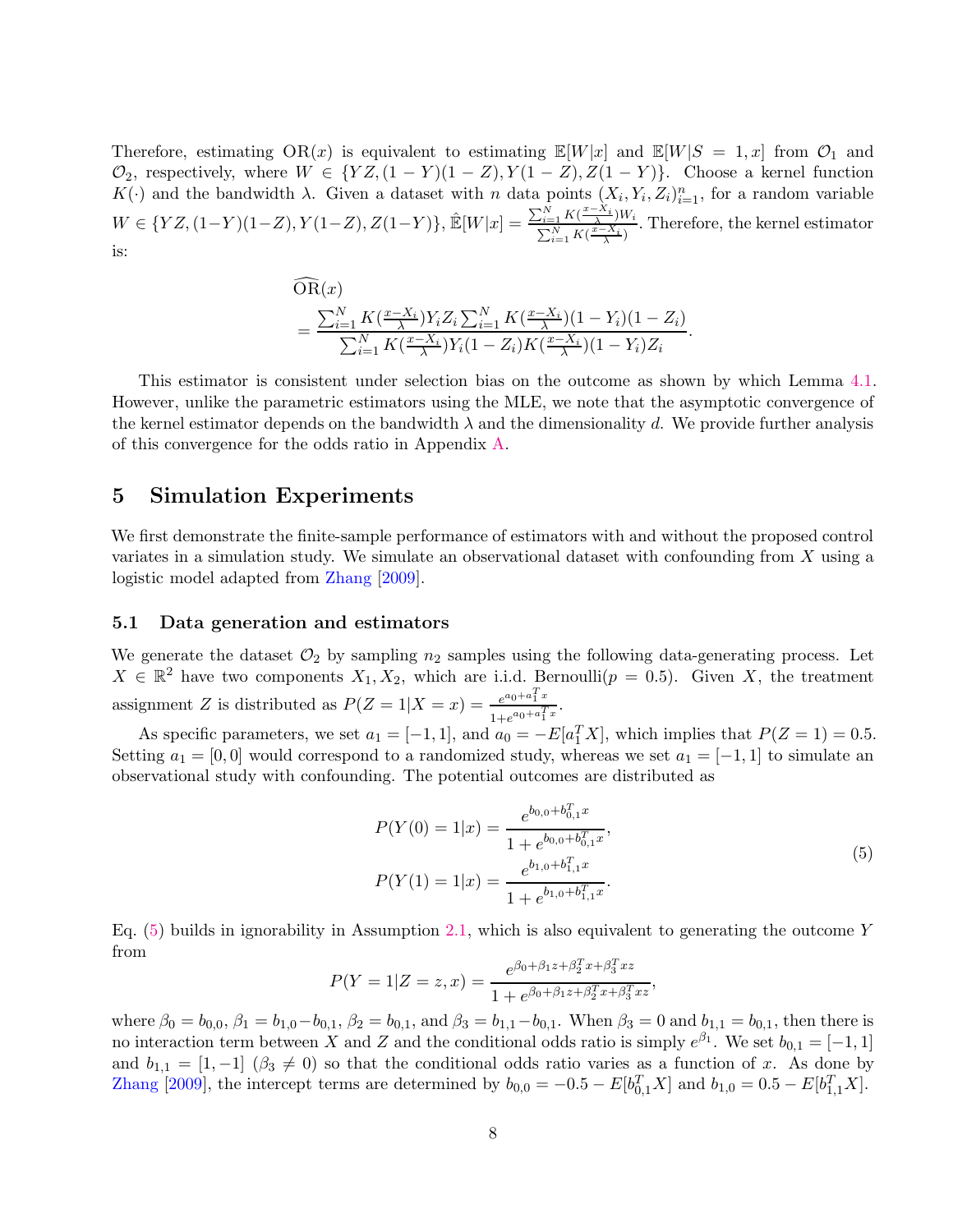To generate  $\mathcal{O}_1$ , we add an additional selection bias component. After drawing  $(Z_i, X_i, Y_i)_{i=1}^N$  samples from the same data-generating process as  $\mathcal{O}_2$ , we include each sample  $(Z_i, X_i, Y_i)$  in  $\mathcal{O}_1$  with probability  $P(S_i = 1|Y_i = 1) = 0.9$  and probability  $P(S_i = 1|Y_i = 0) = 0.1$ . This simulates selection bias in favor of positive outcomes as happens in case-control studies in practice.



<span id="page-8-0"></span>Figure 2: Scenario 1 (left): Comparisons of variance as the size of the observational dataset  $n_2$  increases under the general logistic model. The ratio  $n_2/n_1$  is kept constant at 1/10. **Scenario 2 (middle):** Comparisons of variance as the size of the observational dataset  $n_2$  increases under the general logistic model. The size of the selection bias dataset is fixed at  $n_1 = 10000$ . Scenario 3 (right): Comparisons of variance as the size of the selection bias dataset  $n_1$  increases under the general logistic model. The size of the observational dataset is fixed at  $n_2 = 1000$ . Lower is better.

#### 5.1.1 Estimating the ATE

To obtain an estimate  $\hat{\tau}_2$  of the ATE from  $\mathcal{O}_2$ , we use a parametric imputation estimator as follows. Denote the coefficient and intercept resulting from logistic regression of Y on Z for stratum  $X = x$  as  $\hat{\beta}_1^x$  and  $\hat{\beta}_0^x$ . The regression imputation estimator of the ATE is given by:

$$
\widehat{\tau}_2 = n_2^{-1} \sum_{i=1}^{n_2} \left\{ \frac{e^{\widehat{\beta}_0^{X_i}} + \widehat{\beta}_1^{X_i}}{1 + e^{\widehat{\beta}_0^{X_i}} + \widehat{\beta}_1^{X_i}} - \frac{e^{\widehat{\beta}_0^{X_i}}}{1 + e^{\widehat{\beta}_0^{X_i}}} \right\}.
$$
(6)

Since this reflects the true data-generating model, this estimator is not subject to model misspecification.

#### 5.1.2 Estimating the control variate

To estimate the conditional odds ratio, we perform logistic regression of Y on Z on each stratum with  $X = x$  to obtain estimates of  $\beta_1^x$  from both  $\mathcal{O}_1$  and  $\mathcal{O}_2$ , which produces estimates  $\widehat{OR}_1(x)$ ,  $\widehat{OR}_2(x)$  as described in Section [4.3.1.](#page-6-2) To compute the proposed control variates estimator  $\hat{\tau}_{CV}$  (Eq. [\(3\)](#page-3-2)), we ran  $B = 100$  bootstrap replicates to estimate the covariances  $\Gamma$  and V, which we use estimate the optimal coefficient  $\widehat{\Gamma}^T \widehat{V}^{-1}$  for the control variate.

### 5.2 Results

We consider three scenarios to analyze the finite-sample performance of the proposed estimators. For all three scenarios, we compare the variance for the ATE estimator  $\hat{\tau}_2$  with the variance of the ATE estimator with control variates  $\hat{\tau}_{CV}$ . To compare these, we ran  $B = 100$  bootstrap replicates to measure the variance of the ATE estimator with and without the odds ratio control variates. (Details on the bootstrap algorithm can be found in Appendix [B\)](#page-21-0).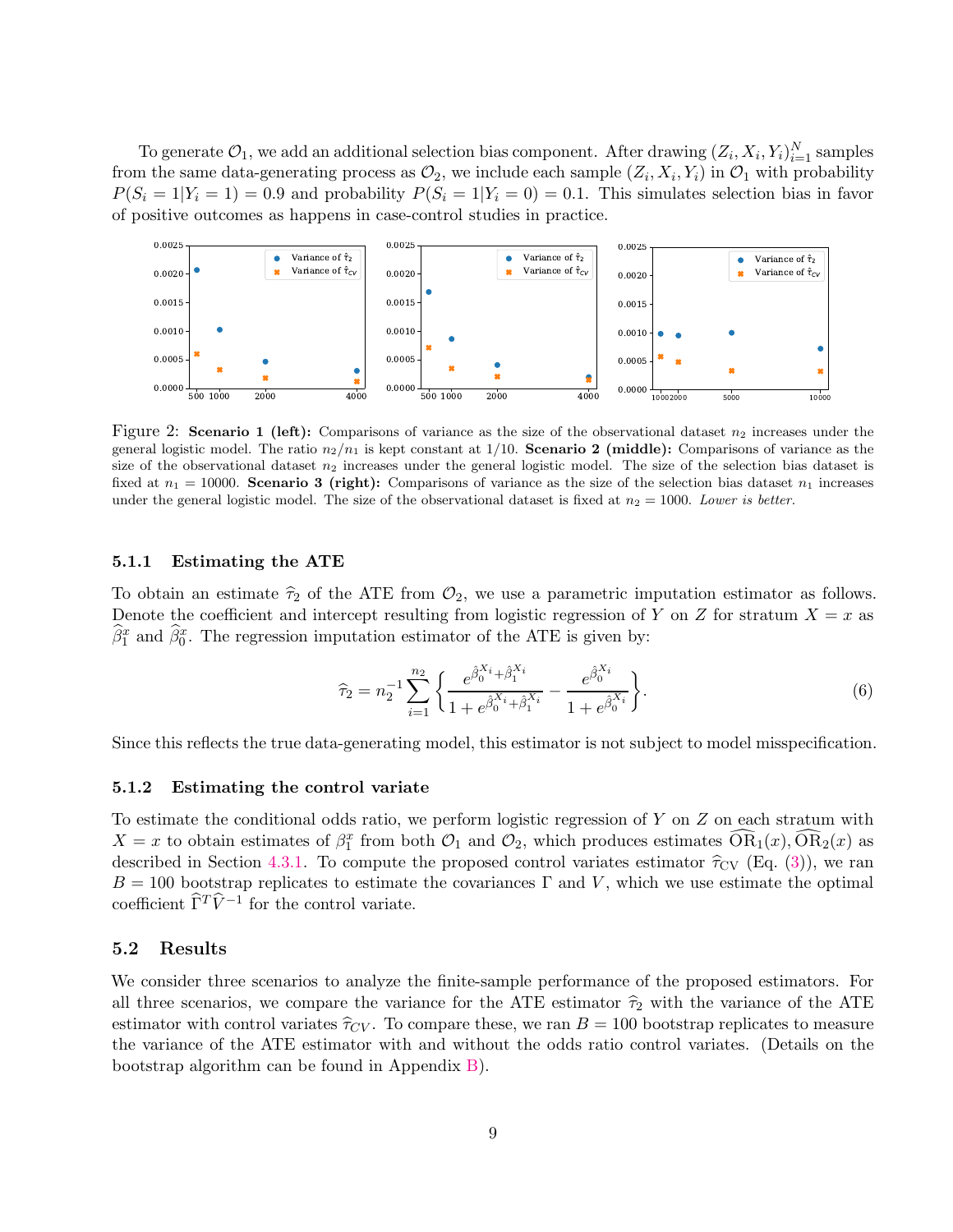<span id="page-9-1"></span>**Scenario 1:** We vary the size of the observational dataset,  $n_2$ , while keeping a constant ratio for the size of the observational dataset relative to the size of the selection biased dataset:  $n_2/n_1 = 1/10$ . This illustrates the simple asymptotic performance of the estimators as the sample sizes increase without changing the proportional sizes of the two datasets relative to each other.

**Scenario 2:** We vary the size of the observational dataset,  $n_2$ , while keeping the size of the selection biased dataset constant and relatively large:  $n_1 = 10000$ . This illustrates the scenario when a practitioner has access to a large fixed amount of case-control data with selection bias  $(\mathcal{O}_1)$ , and must decide how much observational or experimental data to collect with identifiable ATE  $(\mathcal{O}_2)$ .

**Scenario 3:** We vary the size of the selection bias dataset,  $n_1$ , while keeping the size of the observational dataset constant and relatively small:  $n_2 = 1000$ . This illustrates the relative utility of including more selection biased samples to estimate the control variate.

Throughout all three scenarios, the estimator with control variates  $\hat{\tau}_{CV}$  had significantly reduced variance compared to  $\hat{\tau}_2$  alone. However, the impact of increasing  $n_1$  and  $n_2$  varies, with  $n_2$  mattering much more for improving the variance. Figures [2](#page-8-0) shows that the variance of  $\hat{\tau}_2$  and  $\hat{\tau}_{CV}$  both decrease significantly as  $n_2$  increases, even if the ratio  $n_2/n_1$  is not necessarily fixed. Consistent with these findings, in Figure [2,](#page-8-0) we also observe that when there is a limited fixed amount of observational data  $n_2$ , increasing the amount of selection biased data does not seem to significantly improve the variance of the estimator with control variates,  $\hat{\tau}_{CV}$ .

We further report the bias of each estimator over the bootstrap replicates in Appendix [D](#page-25-0) (Figures [7,](#page-28-0) [8,](#page-28-1) and [9\)](#page-29-0). In general, the bias decreases as  $n_2$  increases, and is not significantly different with or without control variates.

# <span id="page-9-0"></span>6 Real Data Case Studies

In addition to the full simulation, we evaluated the performance of the proposed control variates on two case studies with real public datasets. All estimators and data generation code will be made publicly available.

Case study 1: flu shot encouragement with selection bias from case-control studies: Our first case study uses a flu shot encouragement experiment dataset that has been repeatedly studied in the causal inference literature [\[McDonald et al.](#page-14-17), [1992](#page-14-17), [Hirano et al.](#page-13-11), [2000](#page-13-11), [Ding and Lu](#page-13-12), [2017](#page-13-12)]. As done in prior work, we use the data from 1980 which contains data for 2, 861 patients collected from an encouragement experiment in which participating physicians were assigned treatments Z uniformly at random, where  $Z = 1$  indicates that the patient's physician was sent a letter encouraging them to vaccinate their patients, and  $Z = 0$  indicates that the patient's physician was not sent a letter. The outcome of interest Y is the binary outcome of whether the patient was hospitalized for flu-related reasons the following winter. The dataset contains eight additional covariates  $X$ , one of which is a continuous age variable, and seven of which are binary indicators of prior medical conditions of the patient (e.g., history of heart disease). There is an additional intermediate variable indicating whether or not the patient received a flu shot, but we do not consider this variable in our study.

We set  $\mathcal{O}_2$  to be this original dataset. For the second dataset  $\mathcal{O}_1$ , we consider a realistic scenario where an additional observational dataset exists consisting mostly of patients who have already been hospitalized for flu-related reasons. Observational studies consisting mostly of positive outcomes are common in epidemiology as case-control studies. Such a dataset may be easier to collect than the original encouragement experiment, since such data may already be available from hospitals without setting up an explicit controlled experiment. However, the ATE is not identifiable from such a dataset,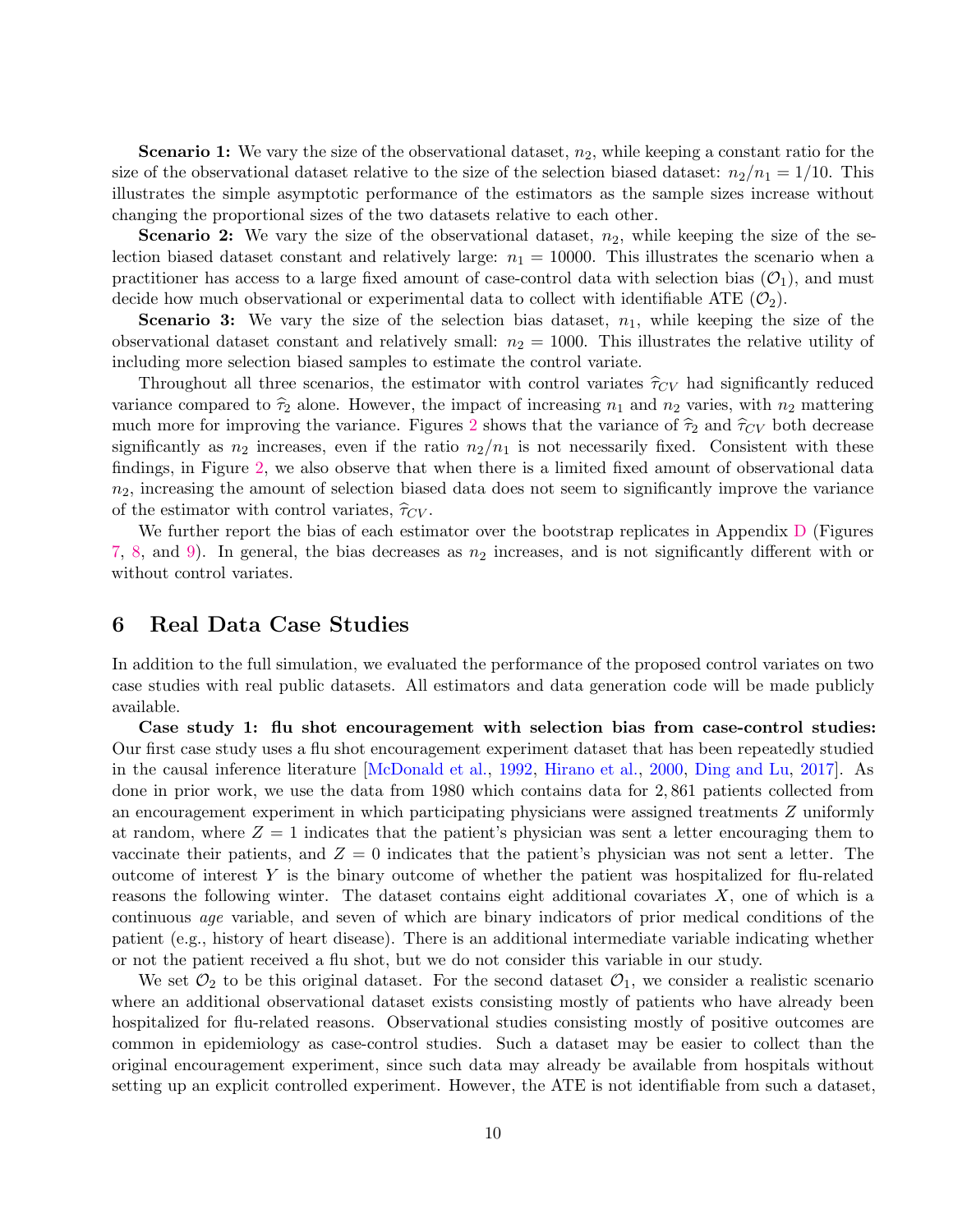<span id="page-10-1"></span>since the data is subject to selection bias on the outcome of hospitalization. We simulate  $\mathcal{O}_1$  by training the following logistic model on the original dataset  $\mathcal{O}_2$ ,

<span id="page-10-0"></span>
$$
P(Y=1|Z=z,x) = \frac{e^{\beta_0 + \beta_1 z + \beta_2 x + \beta_3 x z}}{1 + e^{\beta_0 + \beta_1 z + \beta_2 x + \beta_3 x z}}
$$
(7)

and generating samples according the fitted distribution (details in Appendix [E\)](#page-27-0). We assume that the "true" ATE is given by this model.

Case study 2: spam email detection with selection bias from implicit feedback: For a second case study, we use a dataset constructed for the Atlantic Causal Inference Conference (ACIC) 2019 Data Challenge based on the Spambase dataset for spam email detection from UCI [\[Gruber et al.](#page-13-13), [2019](#page-13-13), [Dua and Graff,](#page-13-14) [2017\]](#page-13-14). The dataset consists of emails with outcome of interest Y being whether or a user marked the email as spam. The treatment  $Z$  is whether or not the email contains more than a given threshold of capital letters (the threshold is computed by a mean over the full dataset). There are 22 continuous covariates X which are word frequencies given as percentages.

The ACIC competition does not use the original data from UCI directly, but instead generates modified versions using pre-specified data generating processes with known true ATE. We specifically use their "modification 1" out of four different modifications of the spam email dataset. We detail the specific data generating process in Appendix [E,](#page-27-0) for which code is also available on the ACIC 2019 website. We generate  $\mathcal{O}_2$  directly using ACIC's data generating process.

For  $\mathcal{O}_1$ , we generate data from the same data generating process and apply selection bias  $P(S =$  $1|Y=1| = 0.9$  and  $P(S=1|Y=0) = 0.1$  to produce  $n_1 = 30,000$  examples. This simulates a practical scenario where a user marking an email as spam constitutes explicit feedback, but a user not taking action to mark an email as spam constitutes implicit feedback. This implicit feedback is unreliable, since if a user does not mark an email as spam, there is no guarantee that the user actually even read the email in full. This implicit feedback problem and resulting selection bias has been repeatedly identified as a fundamental challenge in learning-to-rank systems and recommender systems [\[Wang et al.](#page-15-4), [2016](#page-15-4), [Schnabel et al.](#page-15-5), [2016](#page-15-5), [Wang et al.](#page-15-6), [2020](#page-15-6)]. Disregarding the unreliable implicit feedback, the resulting dataset containing only explicit feedback is subject to selection bias on the outcome  $Y = 1$  of being marked as spam, rendering the ATE non-identifiable. In our experiment,  $\mathcal{O}_2$  is assumed to be a small curated dataset without the implicit feedback problem, which may be constructed by, e.g., asking users to explicitly mark emails as "not spam." We ran two experiments to illustrate the effects of the size of this curated dataset, one with  $n_2 = 3,000$  and one with a larger  $n_2 = 10,000$ .

### 6.1 Estimators and implementation

To handle the continuous X values, we estimate the conditional odds ratio for a finite set of values  $\mathcal X$ taken from  $\mathcal{O}_2$ , and set the control variate  $\psi$  to be average over all of these conditional odds ratios. Furthermore, for these datasets with continuous covariates  $X$ , we found that using the log conditional odds ratio was more effective as a control variate as it had lower variance for extreme values of X. We report results with the control variate estimand  $\psi = |\mathcal{X}|^{-1} \sum_{x \in \mathcal{X}} \log \text{OR}(x)$ . To estimate the ATE  $\hat{\tau}_2$ and the odds ratios for the control variates, we apply three different methods described below.

Logistic model with interaction: We first apply a logistic model with an interaction term between X and  $Z$  (Eq. [\(7\)](#page-10-0)) to estimate both the ATE and conditional odds ratios (details in Appendix [E\)](#page-27-0). Since this is the same model used to generate the flu shot encouragement dataset  $\mathcal{O}_1$ , there is no model misspecification when using this estimator for case study 1. We set  $\mathcal{X}$  to be the set of all  $X_i$  in  $\mathcal{O}_2$ .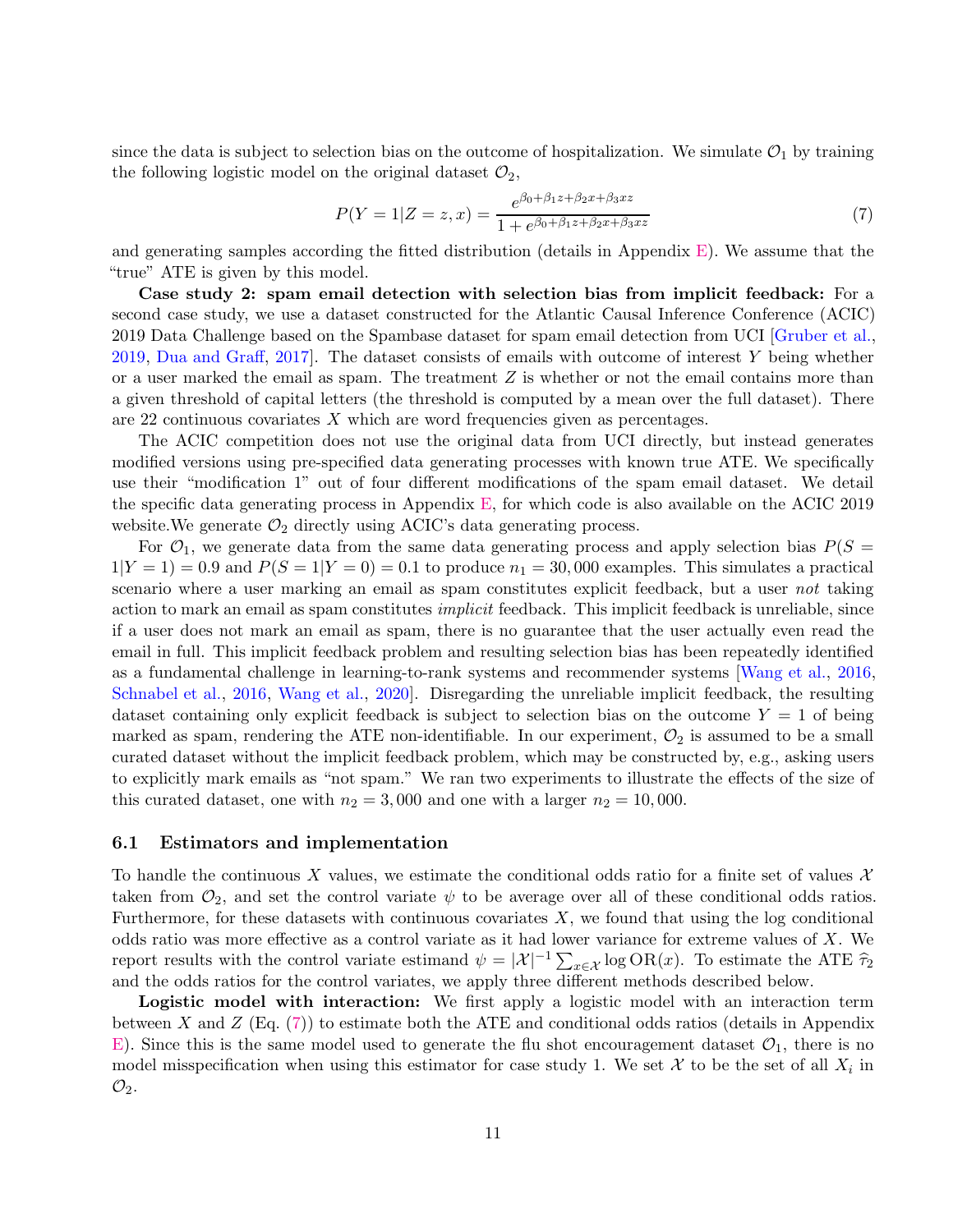Neural network: To allow for more flexibility, we use a neural network to estimate a logistic outcome model with varying coefficients (Eq.[\(4\)](#page-6-0)), where  $\beta_0^x = f_0(x; \theta)$ ,  $\beta_1^x = f_1(x; \theta)$  are outputs of the neural network with parameters  $\theta$ . The optimization objective is the logistic loss on the final outcome prediction, and we choose the neural network architecture using five-fold cross validation (more details in Appendix [E\)](#page-27-0). We estimate both the ATE and the odds ratio using this neural network varying coefficient model. We only report results with the neural network on the spam email dataset since the flu dataset contains a small number of mostly binary covariates, and the additional flexibility from the neural network does not provide much additional benefit. We set  $\mathcal X$  to be the set of all  $X_i$  in  $\mathcal O_2$ .

Kernel smoothing: As a third technique, we estimate the ATE using the logistic model in Eq. [\(7\)](#page-10-0), but apply kernel smoothing to estimate the odds ratios for the control variate (as in Section [4.3.2\)](#page-6-3). This non-parametric estimate gets around any problems of model misspecification when estimating the odds ratio. We set X to be a random sample of 50 values of  $X_i$  from  $\mathcal{O}_2$ , due to computational constraints.

As done in the simulation study, we ran  $B = 300$  bootstrap replicates to estimate the variance of the ATE estimate and the covariance between the ATE estimate and the odds ratio control variates, which we use to compute the optimal coefficient  $\hat{\Gamma}^{\top}\hat{V}^{-1}$  for the control variate.

### 6.2 Results

Tables [1](#page-11-0) and [2](#page-12-2) report the variances of the ATE estimators with and without the proposed control variates, where the variance is computed over  $B = 300$  bootstrap replicates. For both case studies with all estimator combinations, the variance is reduced with the control variates. However, the amount that the variance is reduced varies significantly. For the flu dataset, the variance reduction is significantly higher than for the spam email dataset. This is likely because on the flu dataset, there is no model misspecification, as we generate  $\mathcal{O}_1$  using the same logistic regression model as we use to estimate the ATE and odds ratios.

On both case studies, kernel smoothing performs better than the logistic and neural network estimators. The kernel smoothing estimator performs significantly better than the explicit modeled estimators on the spam email dataset, which we hypothesize is due to model misspecification for the logistic regression model, and overfitting for the neural network model. Interestingly, the variance reduction of the neural network is better than the simpler logistic model when there are more samples  $n_2$ , which suggests possible overfitting for the neural network when  $n_2$  is too small.

| <b>METRIC</b>         | LOGISTIC     | KERNEL       |
|-----------------------|--------------|--------------|
| VAR $(\%$ DIFF)       | 71.160\%     | 77.599%      |
| VAR $\hat{\tau}_2$    | $1.023e - 4$ | $1.072e - 4$ |
| VAR $\hat{\tau}_{CV}$ | $2.952e - 5$ | $2.400e - 5$ |

<span id="page-11-0"></span>Table 1: Case study 1: Variances on flu shot encouragement data with  $n_1 = 10,000$ .

Variance reduction sometimes came at a cost of higher bias, which was more pronounced on the spam email dataset (Table [4](#page-31-0) in the Appendix). This speaks to the care that is needed in managing the bias/variance tradeoff via control variates when there is possible model misspecification.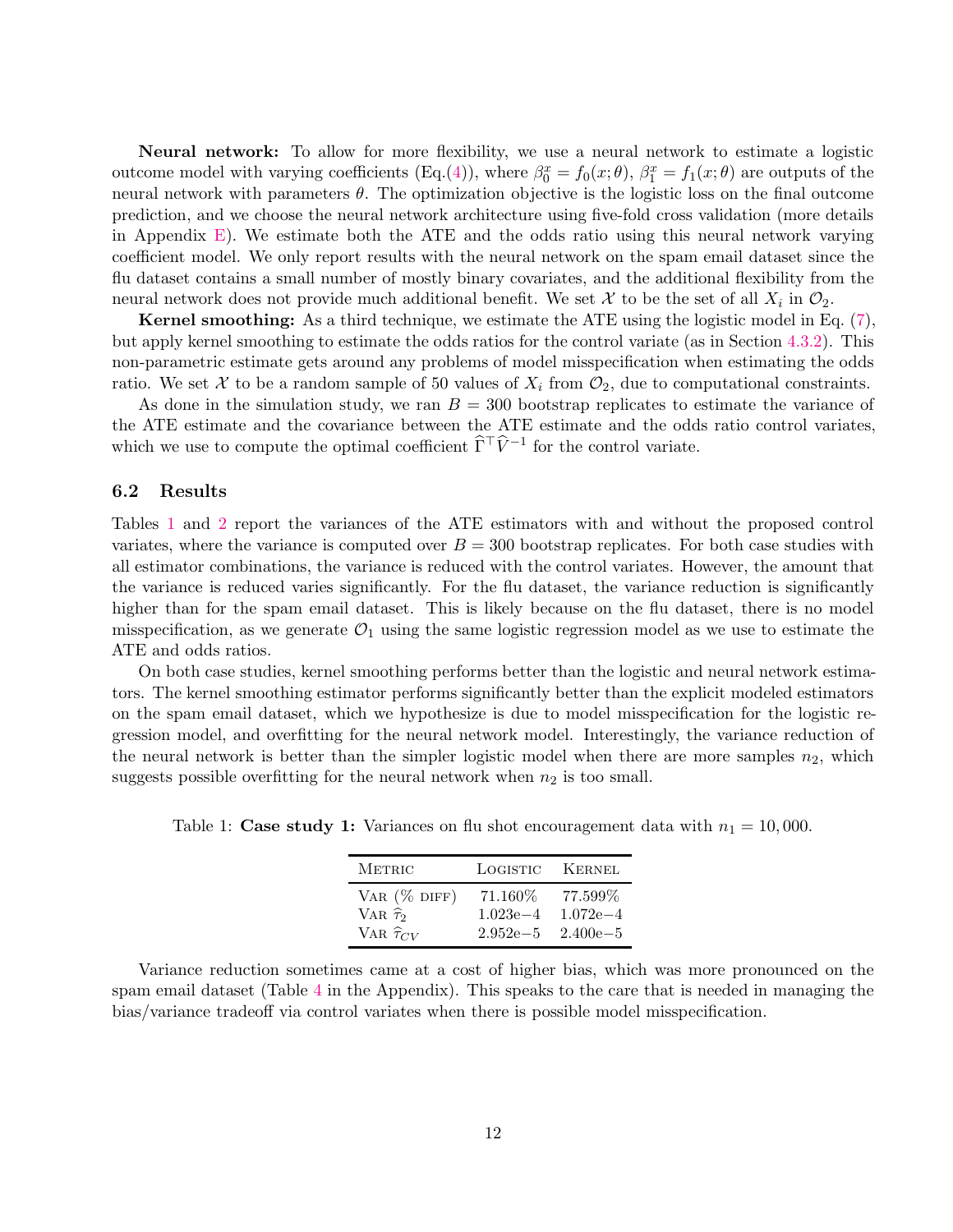<span id="page-12-2"></span>

| <b>METRIC</b>          | LOGISTIC       | ΝN           | <b>KERNEL</b> |
|------------------------|----------------|--------------|---------------|
|                        | $n_2 = 3,000$  |              |               |
| VAR $(\%$ DIFF)        | $3.522\%$      | $0.638\%$    | 21.231%       |
| VAR $\widehat{\tau}_2$ | $4.576e - 4$   | $1.074e - 3$ | $4.309e - 4$  |
| VAR $\hat{\tau}_{CV}$  | $4.415e - 4$   | $1.067e - 3$ | $3.394e - 4$  |
|                        | $n_2 = 10,000$ |              |               |
| VAR $(\%$ DIFF)        | $0.874\%$      | 5.940\%      | 23.134\%      |
| VAR $\hat{\tau}_2$     | $1.443e - 4$   | $4.762e - 4$ | $1.351e - 4$  |
| VAR $\hat{\tau}_{CV}$  | $1.430e - 4$   | $4.479e - 4$ | $1.038e - 4$  |

Table 2: Case study 2: Variances on spam email detection data with  $n_1 = 30,000$ .

# 7 Conclusion

Causal inference can be highly sensitive to challenges in data collection. As a common practical example, selection bias on the outcome of interest renders the ATE unidentifiable. This situation arises in practice in case-control studies and recommender systems, where it can be significantly more costly to obtain data without such selection bias. Our proposed method allows such selection biased data to be used to reduce the variance of ATE estimates when combined with unbiased datasets. More generally, this method builds on the classical methodology of control variates, and is flexible enough to be applied with any estimands that can be estimated consistently across datasets. We showed theoretically that our proposed ATE estimator achieves lower variance than standard ATE estimators which rely only on a single dataset. Across synthetic and semi-synthetic case studies with real data, we also empirically demonstrated this variance reduction in finite samples.

# Acknowledgements

This work was supported in part by the Mathematical Data Science program of the Office of Naval Research under grant number N00014-18-1-2764.

# References

- <span id="page-12-4"></span>A. Abadie and G. W. Imbens. Large sample properties of matching estimators for average treatment effects. Econometrica, 74:235–267, 2006. (Cited on page [22.](#page-21-1))
- <span id="page-12-3"></span>A. Abadie and G. W. Imbens. On the failure of the bootstrap for matching estimators. Econometrica, 76:1537–1557, 2008. (Cited on page [22.](#page-21-1))
- <span id="page-12-0"></span>Alekh Agarwal and John C Duchi. Distributed delayed stochastic optimization. In IEEE Conference on Decision and Control (CDC), pages 5451–5452. IEEE, 2012. (Cited on page [1.](#page-0-0))
- <span id="page-12-1"></span>A. Agresti. Foundations of Linear and Generalized Linear Models. John Wiley & Sons, 2015. (Cited on page [7.](#page-6-4))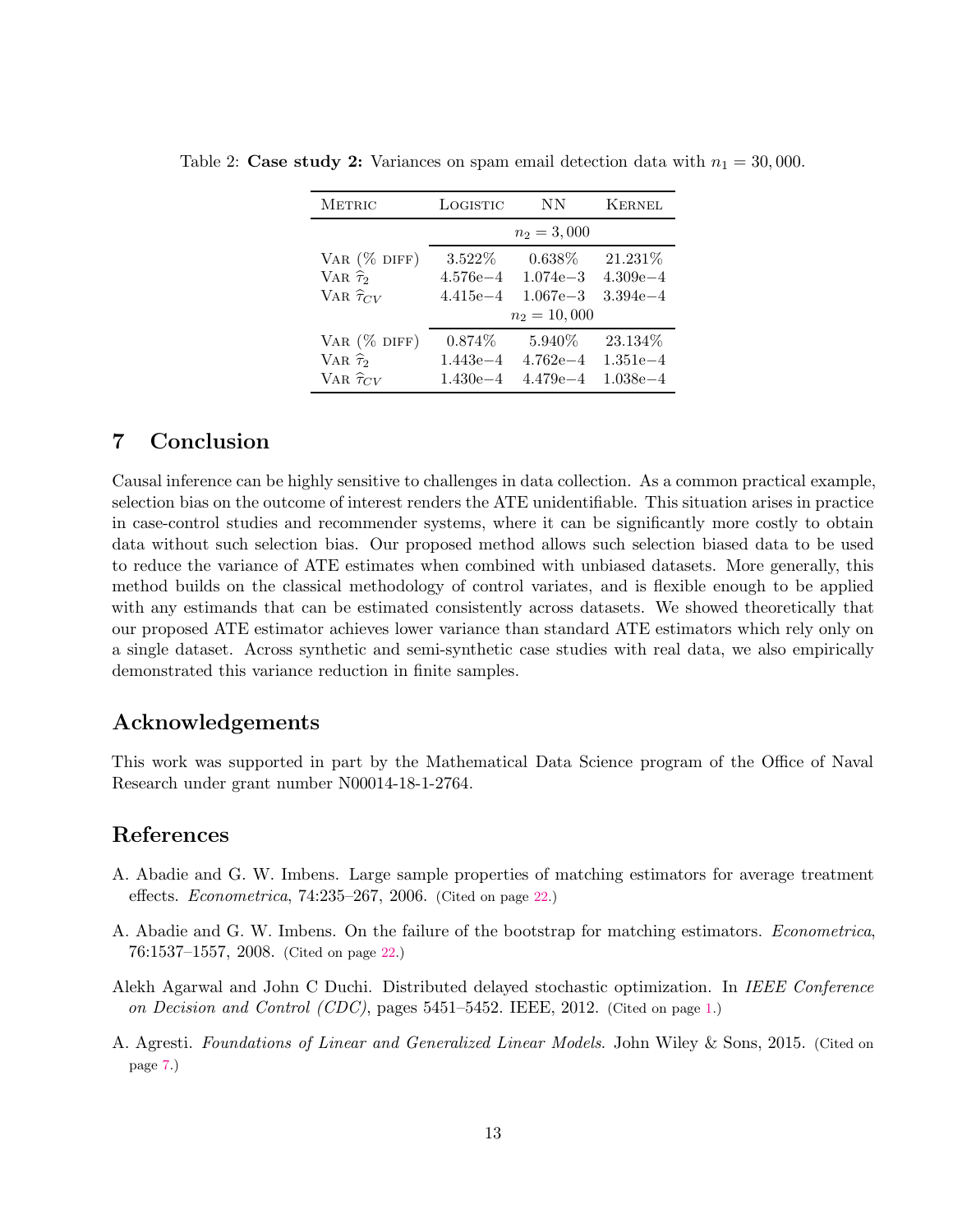- <span id="page-13-2"></span>Joshua D Angrist, Guido W Imbens, and Donald B Rubin. Identification of causal effects using instrumental variables. Journal of the American Statistical Association, 91(434):444–455, 1996. (Cited on page [2.](#page-1-0))
- <span id="page-13-8"></span>E. Bareinboim and J. Pearl. Causal inference and the data-fusion problem. National Academy of Sciences, 113:7345–7352, 2016. (Cited on page [3.](#page-2-1))
- <span id="page-13-6"></span>Elias Bareinboim and Judea Pearl. Controlling selection bias in causal inference. In Artificial Intelligence and Statistics, pages 100–108, 2012. (Cited on page [3.](#page-2-1))
- <span id="page-13-7"></span>Elias Bareinboim and Judea Pearl. Transportability from multiple environments with limited experiments: Completeness results. Advances in neural information processing systems, 27:280–288, 2014. (Cited on page [3.](#page-2-1))
- <span id="page-13-1"></span>Léon Bottou, Frank E Curtis, and Jorge Nocedal. Optimization methods for large-scale machine learning. SIAM Review, 60(2):223–311, 2018. (Cited on page [1.](#page-0-0))
- <span id="page-13-5"></span>Timothy I Cannings and Yingying Fan. The correlation-assisted missing data estimator.  $arXiv$  preprint  $arXiv:1911.01859, 2019.$  (Cited on page [2.](#page-1-0))
- <span id="page-13-10"></span>William S Cleveland. Local regression models. *Statistical models in S.*, 1991. (Cited on page [7.](#page-6-4))
- <span id="page-13-4"></span>Bénédicte Colnet, Imke Mayer, Guanhua Chen, Awa Dieng, Ruohong Li, Gaël Varoquaux, Jean-Philippe Vert, Julie Josse, and Shu Yang. Causal inference methods for combining randomized trials and observational studies: a review.  $arXiv$  preprint  $arXiv:2011.08047$ , 2020. (Cited on page [2.](#page-1-0))
- <span id="page-13-9"></span>V. Didelez, S. Kreiner, and N. Keiding. Graphical models for inference under outcome-dependent sampling. Statistical Science,  $25(3):368-387$ ,  $2010$ . (Cited on page [6.](#page-5-2))
- <span id="page-13-12"></span>Peng Ding and Jiannan Lu. Principal stratification analysis using principal scores. Journal of the Royal Statistical Society: Series B (Statistical Methodology), 79(3):757–777, 2017. (Cited on page [10.](#page-9-1))
- <span id="page-13-14"></span>Dheeru Dua and Casey Graff. UCI machine learning repository, 2017. URL <http://archive.ics.uci.edu/ml>. (Cited on page [11.](#page-10-1))
- <span id="page-13-15"></span>B. Efron and R. Tibshirani. Bootstrap methods for standard errors, confidence intervals, and other measures of statistical accuracy. Statistical Science, 1:54–75, 1986. (Cited on page [22.](#page-21-1))
- <span id="page-13-13"></span>Susan Gruber, Geneviève Lefebvre, Tibor Schuster, and Alexandre Piché. Atlantic causal inference conference data challenge, 2019. (Cited on page [11.](#page-10-1))
- <span id="page-13-0"></span>David J Hand. Principles of data mining. Drug Safety,  $30(7):621-622$ , 2007. (Cited on page [1.](#page-0-0))
- <span id="page-13-3"></span>Miguel A Hernán, Sonia Hernández-Díaz, and James M Robins. A structural approach to selection bias. Epidemiology, pages  $615-625$  $615-625$  $615-625$ ,  $2004$ . (Cited on pages 2 and [3.](#page-2-1))
- <span id="page-13-11"></span>Keisuke Hirano, Guido W. Imbens, Donald B. Rubin, and Xiao-Hua Zhou. Assessing the effect of an influenza vaccine in an encouragement design. Biostatistics, 1(1):69–88, 2000. ISSN 1465-4644. (Cited on page [10.](#page-9-1))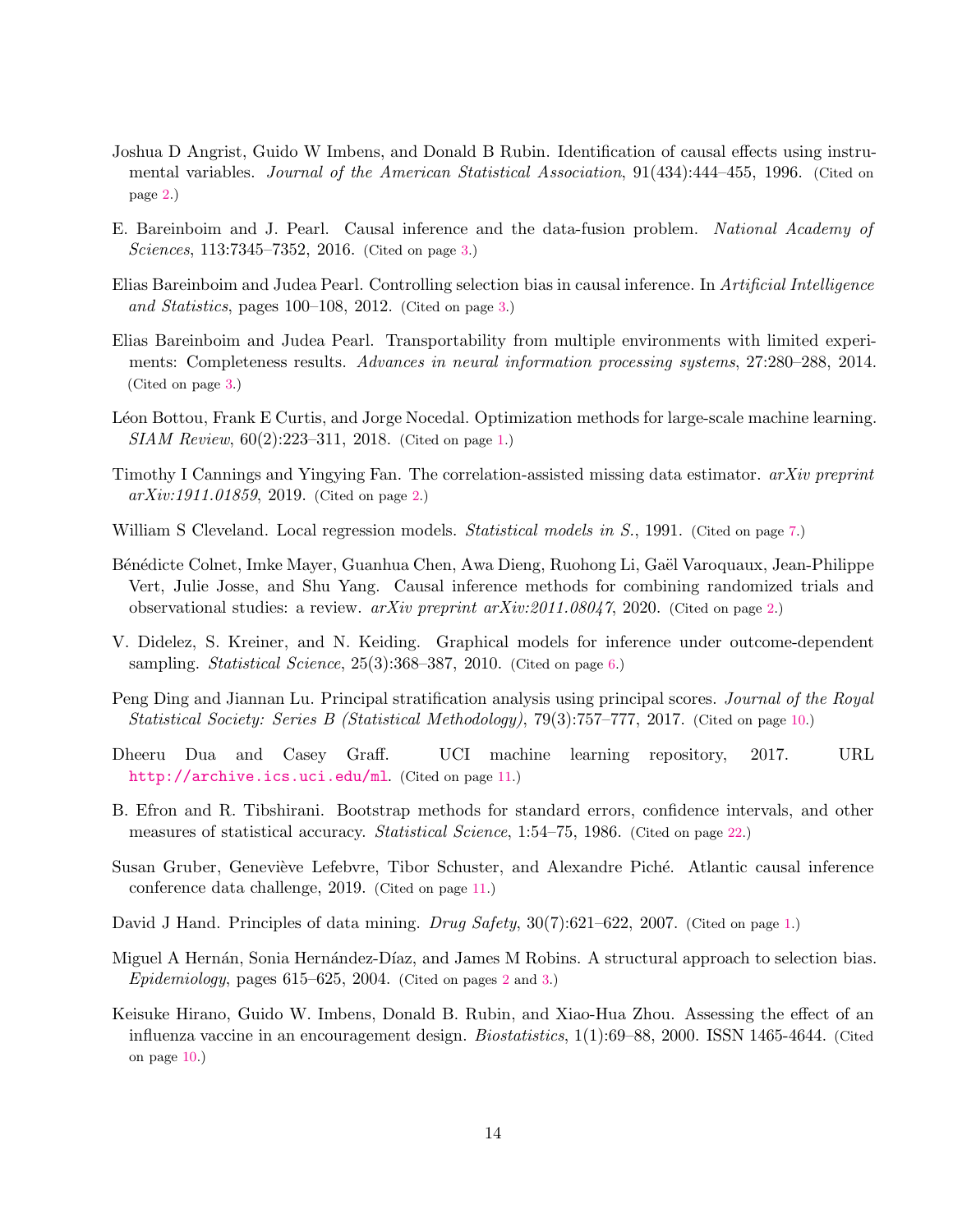- <span id="page-14-13"></span>Guido Imbens. Nonparametric estimation of average treatment effects under exogeneity: A review. Review of Economics and Statistics, 2004. (Cited on page [4.](#page-3-3))
- <span id="page-14-0"></span>Guido W Imbens and Donald B Rubin. *Causal inference in statistics, social, and biomedical sciences*. Cambridge University Press, 2015. (Cited on page [1.](#page-0-0))
- <span id="page-14-15"></span>Z. Jiang and P. Ding. The directions of selection bias. Statistics and Probability Letters, 125:104–109, 2017. (Cited on page [6.](#page-5-2))
- <span id="page-14-9"></span>Nathan Kallus, Aahlad Manas Puli, and Uri Shalit. Removing hidden confounding by experimental grounding. Advances in Neural Information Processing Systems (NeurIPS), 31, 2018. (Cited on page [2.](#page-1-0))
- <span id="page-14-3"></span>Samantha Kleinberg. Causal inference with rare events in large-scale time-series data. In International Joint Conference on Artificial Intelligence (IJCAI). Citeseer, 2013. (Cited on page [1.](#page-0-0))
- <span id="page-14-10"></span>Sanghack Lee, Juan Correa, and Elias Bareinboim. General transportability–synthesizing observations and experiments from heterogeneous domains. In Proceedings of the AAAI Conference on Artificial Intelligence, volume 34, pages 10210–10217, 2020. (Cited on page [3.](#page-2-1))
- <span id="page-14-2"></span>Marloes H Maathuis, Diego Colombo, Markus Kalisch, and Peter Bühlmann. Predicting causal effects in large-scale systems from observational data. Nature Methods, 7(4):247–248, 2010. (Cited on page [1.](#page-0-0))
- <span id="page-14-4"></span>David M Maslove and Daniel E Leisman. Causal inference from observational data: New guidance from pulmonary, critical care, and sleep journals. Critical Care Medicine, 47(1):1–2, 2019. (Cited on page [1.](#page-0-0))
- <span id="page-14-17"></span>C. McDonald, S. Hui, and W. Tierney. Effects of computer reminders for influenza vaccination on morbidity during influenza epidemics. M.D. Computing : Computers in Medical Practice, 9:304–312, 1992. (Cited on page [10.](#page-9-1))
- <span id="page-14-6"></span>Hariharan Nalatore, Mingzhou Ding, and Govindan Rangarajan. Mitigating the effects of measurement noise on granger causality. *Physical Review E*, 75(3):031123, 2007. (Cited on page [2.](#page-1-0))
- <span id="page-14-11"></span>Jerzy Neyman. Sur les applications de la thar des probabilities aux experiences agaricales: Essay des principle. excerpts reprinted (1990) in english. Statistical Science, 5(463-472):4, 1923. (Cited on page [3.](#page-2-1))
- <span id="page-14-14"></span>Art B. Owen. Monte Carlo Theory, Methods and Examples. 2013. (Cited on page [4.](#page-3-3))
- <span id="page-14-1"></span>Judea Pearl. Causality. Cambridge university press, 2009. (Cited on page [1.](#page-0-0))
- <span id="page-14-16"></span>Ross L Prentice and Ronald Pyke. Logistic disease incidence models and case-control studies. Biometrika, 66(3):403–411, 1979. (Cited on page [7.](#page-6-4))
- <span id="page-14-8"></span>James M Robins. Data, design, and background knowledge in etiologic inference. Epidemiology, pages 313–320, 2001. (Cited on pages [2](#page-1-0) and [5.](#page-4-1))
- <span id="page-14-7"></span>James M Robins, Miguel Angel Hernan, and Babette Brumback. Marginal structural models and causal inference in epidemiology, 2000. (Cited on pages [2,](#page-1-0) [3,](#page-2-1) and [5.](#page-4-1))
- <span id="page-14-12"></span>Paul R Rosenbaum. Observational Studies. Springer, 2 edition, 2002. (Cited on page [4.](#page-3-3))
- <span id="page-14-5"></span>Paul R Rosenbaum and Donald B Rubin. The central role of the propensity score in observational studies for causal effects. *Biometrika*,  $70(1):41-55$ , 1983. (Cited on pages [2](#page-1-0) and [4.](#page-3-3))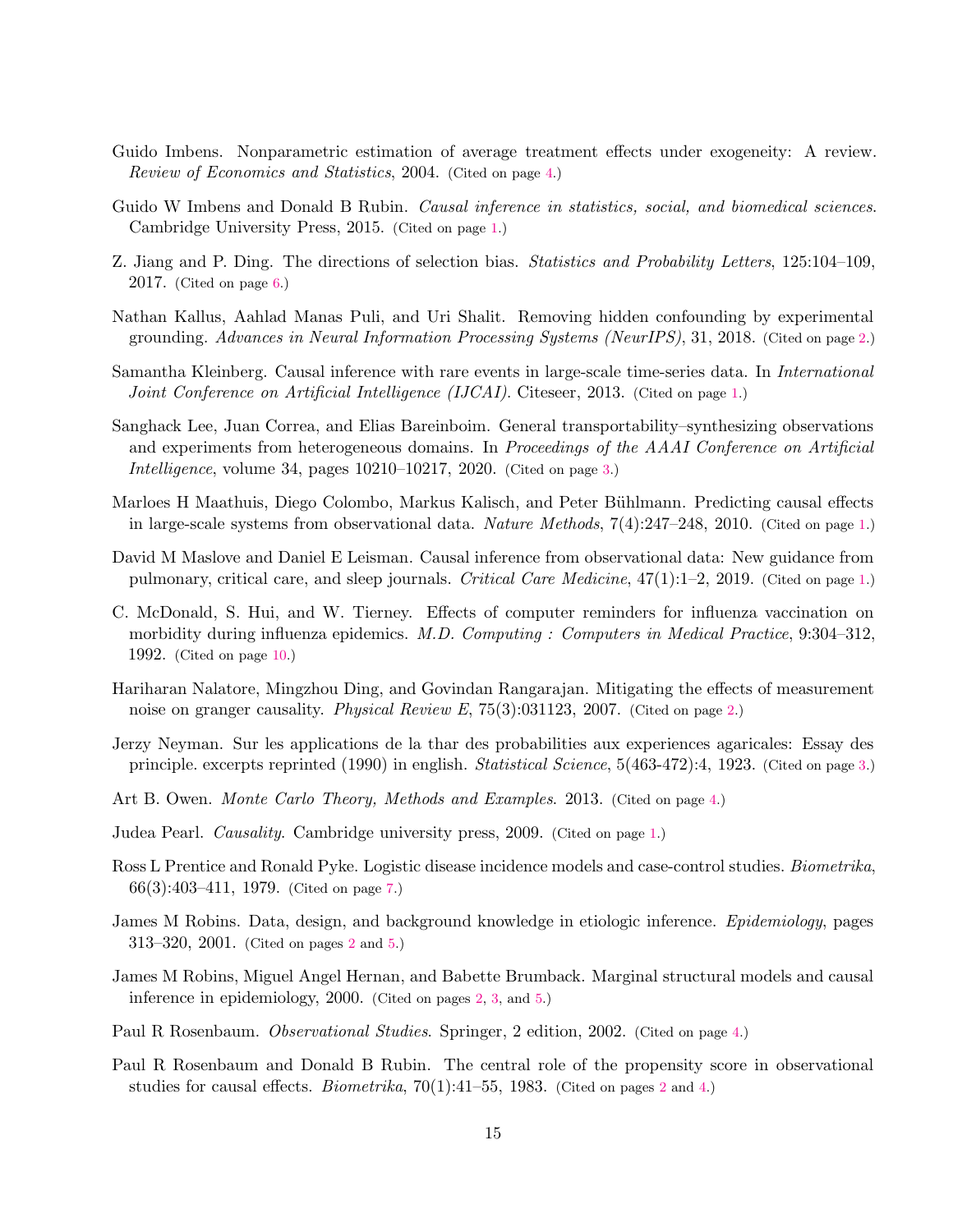- <span id="page-15-7"></span>Nir Rosenfeld, Yishay Mansour, and Elad Yom-Tov. Predicting counterfactuals from large historical data and small randomized trials. In Proceedings of the 26th International Conference on World Wide Web Companion, pages 602–609, 2017. (Cited on page [2.](#page-1-0))
- <span id="page-15-8"></span>Evan Rosenman, Art B. Owen, Michael Baiocchi, and Hailey Banack. Propensity score methods for merging observational and experimental datasets, 2018. (Cited on page [2.](#page-1-0))
- <span id="page-15-9"></span>Evan Rosenman, Guillaume Basse, Art Owen, and Michael Baiocchi. Combining observational and experimental datasets using shrinkage estimators, 2020. (Cited on page [2.](#page-1-0))
- <span id="page-15-3"></span>Kenneth J Rothman, Sander Greenland, and Timothy L Lash. Modern epidemiology. Lippincott Williams & Wilkins, 2008. (Cited on pages [2](#page-1-0) and [5.](#page-4-1))
- <span id="page-15-11"></span>Donald B Rubin. Estimating causal effects of treatments in randomized and nonrandomized studies. Journal of Educational Psychology, 66(5):688, 1974. (Cited on page [3.](#page-2-1))
- <span id="page-15-12"></span>Donald B Rubin. Matched Sampling for Causal Effects. Cambridge University Press, 2006. (Cited on page [4.](#page-3-3))
- <span id="page-15-5"></span>Tobias Schnabel, Adith Swaminathan, Ashudeep Singh, Navin Chandak, and Thorsten Joachims. Recommendations as treatments: Debiasing learning and evaluation. In International Conference on Machine Learning (ICML), volume 48 of Proceedings of Machine Learning Research, pages 1670– 1679, New York, New York, USA, 20–22 Jun 2016. PMLR. (Cited on pages [2,](#page-1-0) [5,](#page-4-1) and [11.](#page-10-1))
- <span id="page-15-13"></span>J. Shao and D. Tu. The Jackknife and Bootstrap. Springer, 2012. (Cited on page [22.](#page-21-1))
- <span id="page-15-0"></span>Richard M Shiffrin. Drawing causal inference from big data. National Academy of Sciences, 113(27): 7308–7309, 2016. (Cited on page [1.](#page-0-0))
- <span id="page-15-2"></span>Elizabeth A Stuart, Eva DuGoff, Michael Abrams, David Salkever, and Donald Steinwachs. Estimating causal effects in observational studies using electronic health data: challenges and (some) solutions. Journal for Electronic Health Data and Methods, 1(3), 2013. (Cited on page [2.](#page-1-0))
- <span id="page-15-10"></span>Zhiqiang Tan. A distributional approach for causal inference using propensity scores. Journal of the American Statistical Association, 101(476):1619–1637, 2006. (Cited on page [3.](#page-2-1))
- <span id="page-15-1"></span>Christian Wachinger, Benjamin Gutierrez Becker, Anna Rieckmann, and Sebastian Pölsterl. Quantifying confounding bias in neuroimaging datasets with causal inference. In International Conference on Medical Image Computing and Computer-Assisted Intervention, pages 484–492. Springer, 2019. (Cited on page [1.](#page-0-0))
- <span id="page-15-4"></span>Xuanhui Wang, Michael Bendersky, Donald Metzler, and Marc Najork. Learning to rank with selection bias in personal search. In International ACM SIGIR Conference on Research and Development in Information Retrieval, SIGIR '16, page 115–124, New York, NY, USA, 2016. Association for Computing Machinery. (Cited on pages [2,](#page-1-0) [5,](#page-4-1) and [11.](#page-10-1))
- <span id="page-15-6"></span>Yixin Wang, Dawen Liang, Laurent Charlin, and David M. Blei. Causal inference for recommender systems. In ACM Conference on Recommender Systems (RecSys), RecSys '20, page 426–431, New York, NY, USA, 2020. Association for Computing Machinery. (Cited on pages [2,](#page-1-0) [5,](#page-4-1) and [11.](#page-10-1))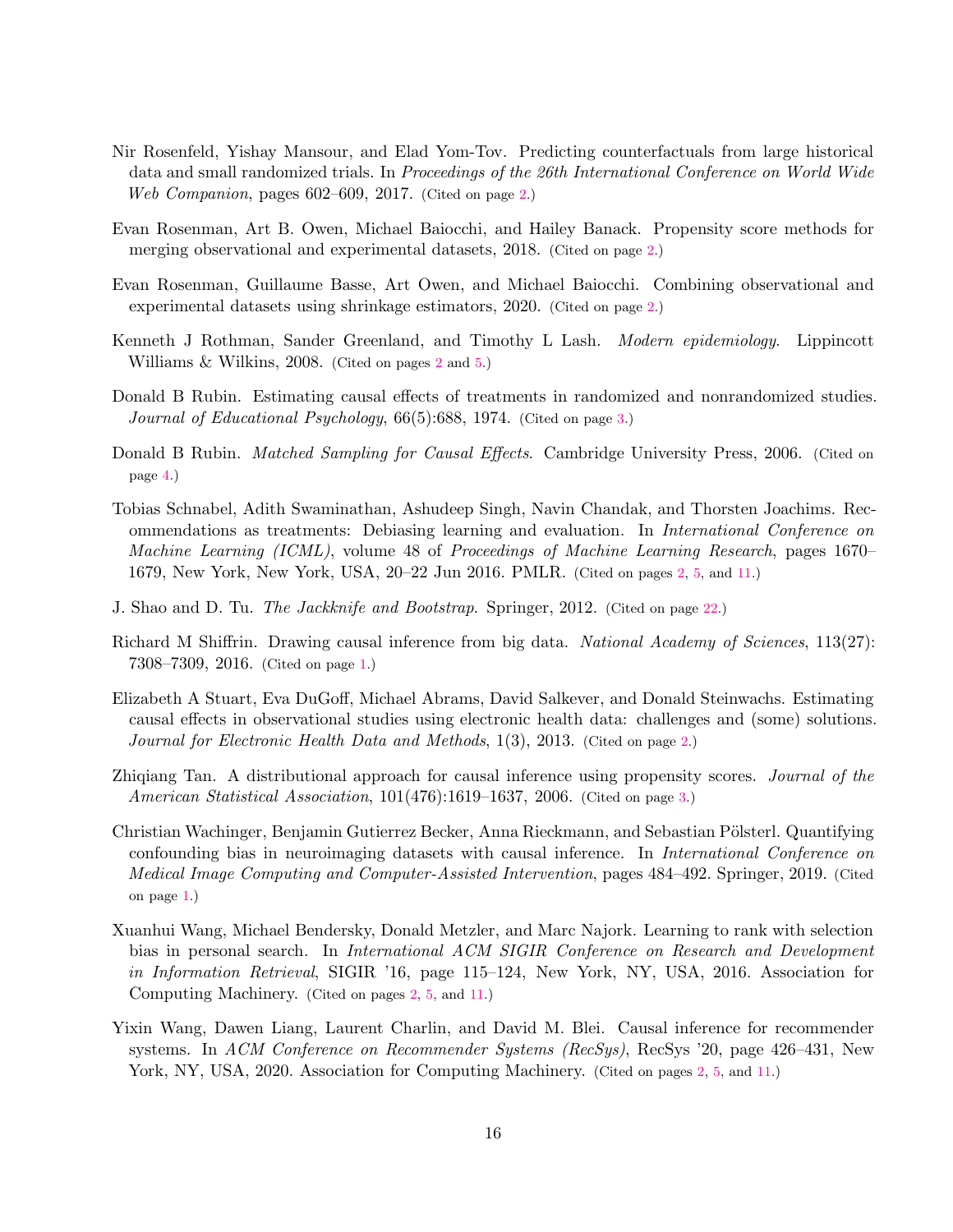- <span id="page-16-0"></span>Shu Yang and Peng Ding. Combining multiple observational data sources to estimate causal effects. Journal of the American Statistical Association, 115(531):1540–1554, 2020. (Cited on pages [2,](#page-1-0) [22,](#page-21-1) and [23.](#page-22-1))
- <span id="page-16-1"></span>Jiji Zhang. On the completeness of orientation rules for causal discovery in the presence of latent confounders and selection bias. Artificial Intelligence, 172(16-17):1873–1896, 2008. (Cited on page [3.](#page-2-1))
- <span id="page-16-2"></span>Zhiwei Zhang. Estimating a marginal causal odds ratio subject to confounding. Communications in Statistics—Theory and Methods, 38:309–321, 02 2009. doi: 10.1080/03610920802200076. (Cited on page [8.](#page-7-1))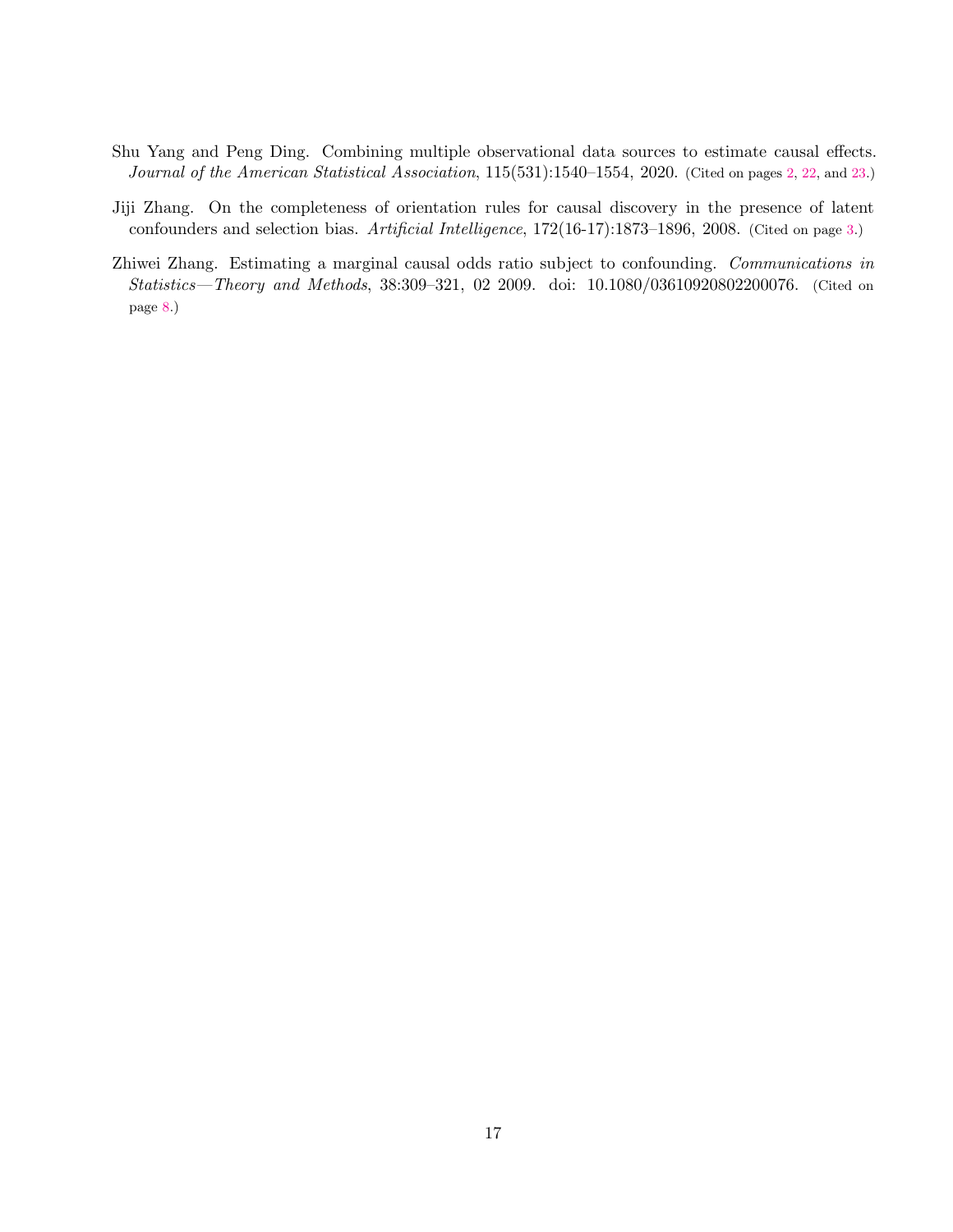### <span id="page-17-0"></span>A Further Analysis of the Kernel Estimator

In this section, we analyze the asymptotic properties of the kernel odds ratio estimator. We work with the log of the odds ratio for an easier analysis of the asymptotic properties.

**Theorem A.1.** Given a symmetric kernel function  $K(u)$  such that  $\int K(u)du = 1$ ,  $\int uK(u)du = 0$ , and  $\lambda$  is the bandwidth. Consider the kernel odds ratio estimator as defined in Section [4.3.2.](#page-6-3) Denote  $f(x)$  as the density of  $X, X \in \mathbb{R}^d$  and consider  $\lambda = o(\frac{1}{N})$  $\frac{1}{N}$ )<sup> $\frac{1}{d+4}$ </sup>. Define **w**  $\triangleq$   $(YZ,(1-Y)(1-\$  $Z$ ),  $Y(1 - Z), Z(1 - Y)^{\top}, \Sigma(x) \triangleq \text{Cov}(\mathbf{w}|x), g(x) = (g^1(x), g^2(x), g^3(x), g^4(x))^{\top} \triangleq \mathbb{E}[\mathbf{w}|x], \text{ and }$  $A(x) \triangleq \left(\frac{1}{a^{1/3}}\right)$  $\frac{1}{g^1(x)}, \frac{1}{g^2(x)}$  $\frac{1}{g^2(x)}, \frac{1}{g^3(x)}$  $\frac{1}{g^3(x)}, \frac{1}{g^4(x)}$  $\frac{1}{g^4(x)}$ )<sup>T</sup>. Then,

$$
(n_2\lambda^d)^{1/2}(\log \widehat{\mathrm{OR}}(x) - \log \mathrm{OR}(x)) \to \mathcal{N}\left(0, A^\top(x)\Sigma(x)A(x)f(x)^{-1}\int K^2(u)du\right)
$$

in distribution as  $N \to \infty$ .

Proof. By definition,

$$
OR(x) = \frac{g^{1}(x)g^{2}(x)}{g^{3}(x)g^{4}(x)}.
$$
\n(8)

,

Also by definition, the kernel estimator is

$$
\widehat{\text{OR}}(x) = \frac{\hat{g}^1(x)\hat{g}^2(x)}{\hat{g}^3(x)\hat{g}^4(x)},\tag{9}
$$

where  $\hat{g}^j(x) = \frac{\sum_{i=1}^N K(\frac{x-X_i}{\lambda})W^j}{\sum_{i=1}^N K(\frac{x-X_i}{\lambda})}$  $\sum_{i=1}^{N} K(\frac{\lambda-1}{\lambda}, W^i, i=1 \cdots 4, N$  as the number of the samples, and  $(W^1, W^2, W^3, W^4)^\top =$  $\mathbf{w} = (YZ, (1-Y)(1-Z), Y(1-Z), Z(1-Y))^{\top}$ . Then,  $\log \widehat{OR}(x)$  is simply  $\log(\hat{g}^{1}(x)) + \log(\hat{g}^{2}(x))$  - $\log(\hat{g}^{3}(x)) - \log(\hat{g}^{4}(x)).$ 

We first study an asymptotic analysis for  $g^{j}(x), j = 1 \cdots 4$ . Then we apply the Delta method to obtain the asymptotic consistency of  $log OR(x)$ . Denote that

$$
\hat{g}^j(x) = \frac{\frac{1}{N\lambda^d} \sum_{i=1}^N K(\frac{x - X_i}{\lambda}) W_i^j}{\frac{1}{N\lambda^d} \sum_{i=1}^N K(\frac{x - X_i}{\lambda})} = \frac{\hat{\tau}^j(x)}{\hat{f}(x)}.
$$

Then we have

$$
\mathbb{E}[\hat{f}(x)] = \mathbb{E}\left[\frac{1}{N\lambda^d} \sum_{i=1}^N K(\frac{x - X_i}{\lambda})\right]
$$

$$
= \mathbb{E}\left[\frac{1}{\lambda^d} K(\frac{x - X_i}{\lambda})\right]
$$

$$
= \int \frac{1}{\lambda^d} K(\frac{x - z}{\lambda}) f(z) dz.
$$

Making the change-of-variables formula for multivariate densities  $u = \frac{x-z}{\lambda}$  $\frac{-z}{\lambda}$ ,  $du = \lambda^{-d} dz$ , then

$$
\mathbb{E}[\hat{f}(x)] = \int K(u)f(x - \lambda u)du.
$$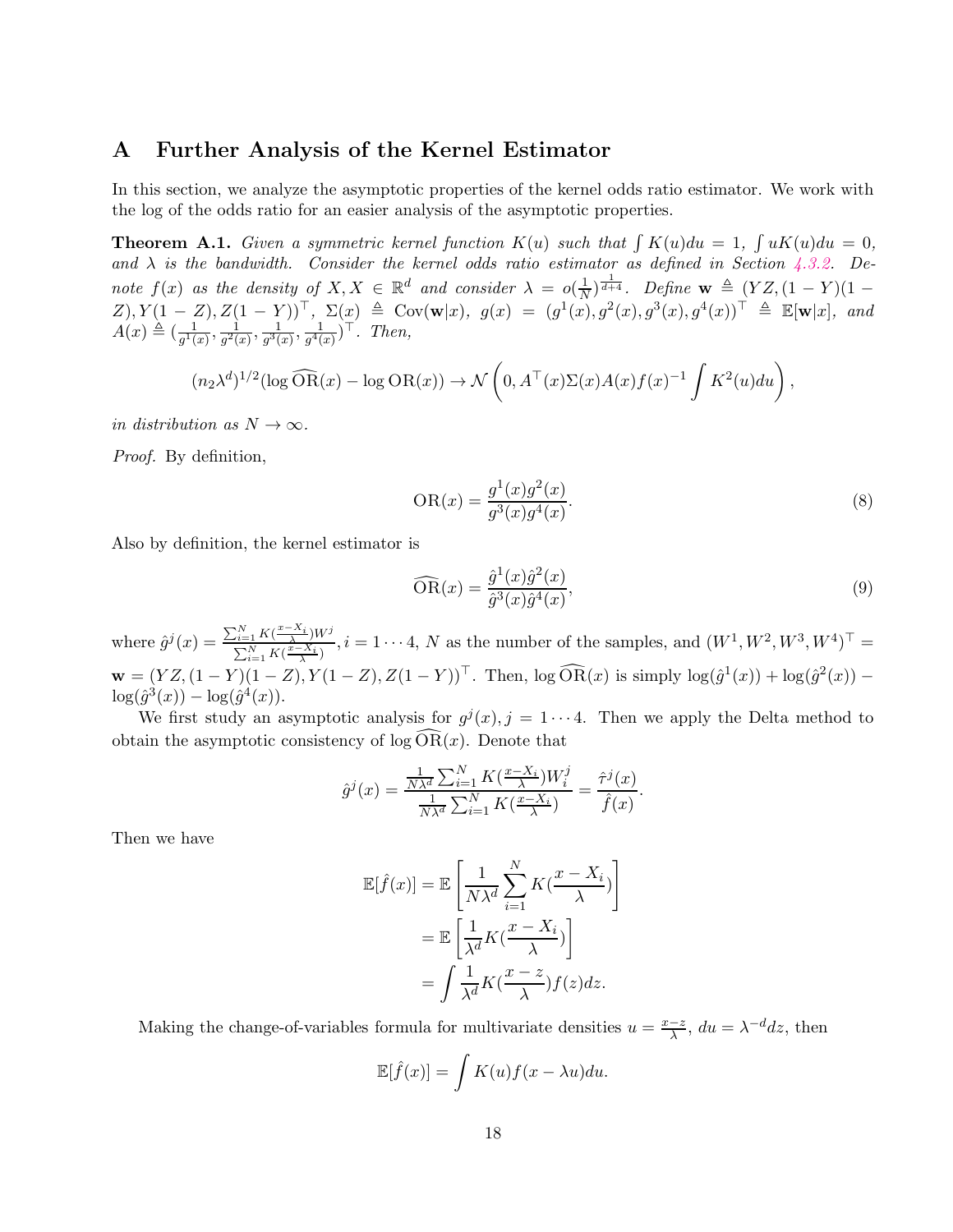When  $f(x)$  is continuous, bounded above and  $\int K(u)du = 1$ , the above converges to  $f(x)$  as  $\lambda$  goes to 0 by dominated convergence theorem. To compute the bias, take the second order Taylor expansion of  $f(x - \lambda u)$ , we have:

$$
f(x - \lambda u) = f(x) - \lambda \frac{\partial f(x)}{\partial x'} u + \frac{\lambda^2}{2} tr(\frac{\partial^2 f(x)}{\partial x \partial x'} u u') + o(\lambda^2)
$$

Therefore, since the kernel is symmetric, the bias is  $\mathcal{O}(\lambda^2)$ . Similarly, we calculate the variance of  $\hat{f}(x)$ :

$$
\begin{split}\n\text{Var}(\hat{f}(x)) &= \text{Var}\left(\frac{1}{N}\sum_{i=1}^{N}\frac{1}{\lambda^d}K(\frac{x-X_i}{\lambda})\right) \\
&= \frac{1}{N}\text{Var}\left(\frac{1}{\lambda^d}K(\frac{x-X_i}{\lambda})\right) \\
&= \frac{1}{N}\mathbb{E}\left[\left(\frac{1}{\lambda^d}K(\frac{x-X_i}{\lambda})\right)^2\right] - \frac{1}{N}\left(\mathbb{E}\left[\frac{1}{\lambda^d}K(\frac{x-X_i}{\lambda})\right]\right)^2 \\
&= \frac{1}{N}\int \frac{1}{\lambda^{2d}}\left(K(\frac{x-z}{\lambda})\right)^2 f(z)dz - \frac{1}{N}\left(\mathbb{E}[\hat{f}(x)]\right)^2 \\
&= \frac{1}{N\lambda^d}\int (K(u))^2 f(x-\lambda u)du - \frac{1}{N}\left(\mathbb{E}[\hat{f}(x)]\right)^2 \\
&= \frac{f(x)}{N\lambda^d}\int (K(u))^2 du + o(\frac{1}{N\lambda^d}),\n\end{split}
$$

where we make the change of variable  $u = \frac{x-z}{\lambda}$  again. Therefore, the variance of  $\hat{f}(x)$  is  $\mathcal{O}(\frac{1}{N\lambda^d})$ . Recall its bias is  $\mathcal{O}(\lambda^2)$  given that the kernel is symmetric, and the optimal bandwidth equates the rate of convergence of the squared bias and variance, i.e.  $\mathcal{O}((\lambda^*)^4) = \mathcal{O}(\frac{1}{N(\lambda^*)^d})$ . Therefore, the optimal bandwidth is  $\lambda^* = \mathcal{O}(\frac{1}{N})$  $\frac{1}{N}$ ) $\frac{1}{d+4}$ .

Further, we can consider  $\hat{f}(x)$  as an average of a triangular array:

$$
\hat{f}(x) = \frac{1}{N} \sum_{i=1}^{N} Z_{in},
$$

with  $Z_{in} = \frac{1}{\lambda^d} K(\frac{x - X_i}{\lambda})$ . By the Lyapunov CLT theorem, when  $\lambda \to 0$ ,  $\mathcal{N} \lambda^d \to \infty$ , we have

$$
\frac{\hat{f}(x) - \mathbb{E}[\hat{f}(x)]}{\sqrt{\text{Var}(\hat{f}(x))}} \to N(0, 1),
$$

as  $N \to \infty$ .

Notice that

$$
\frac{\hat{f}(x) - f(x)}{\sqrt{\text{Var}(\hat{f}(x))}} = \frac{\hat{f}(x) - \mathbb{E}[\hat{f}(x)]}{\sqrt{\text{Var}(\hat{f}(x))}} + \frac{\mathbb{E}[\hat{f}(x)] - f(x)}{\sqrt{\text{Var}(\hat{f}(x))}}
$$

.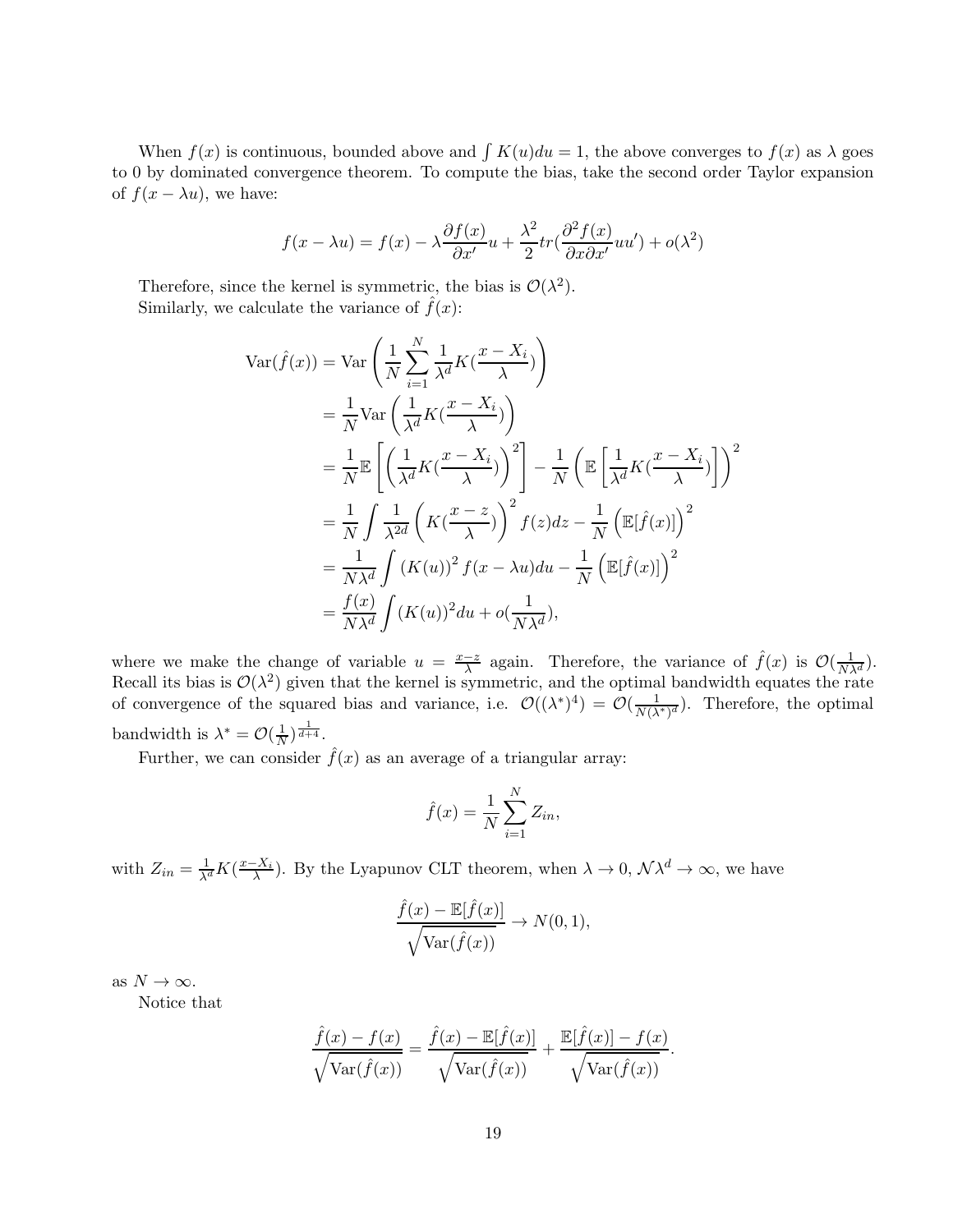Pick  $\lambda = o(\frac{1}{N})$  $\frac{1}{N}$ )<sup> $\frac{1}{d+4}$ </sup> ensures that and the bias term vanishes from the asymptotic distribution and is negligible relative to the variance. Therefore, we have

$$
\frac{\hat{f}(x) - f(x)}{\sqrt{\text{Var}(\hat{f}(x))}} \to N(0, 1),
$$

in distribution as  $N \to \infty$ .

Next we analyze  $\hat{\tau}^j(x)$ ,  $j = 1 \cdots 4$ . By definition,

$$
\mathbb{E}[\hat{\tau}^j(x)] = \mathbb{E}[\frac{1}{\lambda^d}K(\frac{x - X_i}{\lambda})W_i^j]
$$
  
= 
$$
\mathbb{E}[\frac{1}{\lambda^d}K(\frac{x - X_i}{\lambda})g^j(x_i)]
$$
  
= 
$$
\int \frac{1}{\lambda^d}K(\frac{x - X_i}{\lambda})g^j(z)f(z)dz
$$

Similar to the derivation of  $\mathbb{E}[\hat{f}(x)],$  we have

$$
\mathbb{E}[\hat{\tau}^j(x)] = g^j(x)f(x) + \mathcal{O}(\lambda^d) \to g^j(x)f(x),
$$

as  $N \to \infty$ , and

$$
\operatorname{Var}(\hat{\tau}^j(x)) = \operatorname{Var}\left(\frac{1}{N}\sum_{i=1}^N \frac{1}{\lambda^d} K(\frac{x - X_i}{\lambda}) W_i^j\right)
$$

$$
= \frac{\mathbb{E}[(W^j)^2 | x]}{N\lambda^d} \int K^2(u) du + o(\frac{1}{N\lambda^d}).
$$

As  $N\lambda^d \to \infty$ ,  $\begin{pmatrix} \hat{\tau}(x) \\ \hat{f}(x) \end{pmatrix}$  $\hat{f}(x)$  $\setminus$ are jointly normal. Applying the Delta method, we have

$$
(N\lambda^d)^{\frac{1}{2}}(\hat{g}^j(x)-g^j(x)) \to \mathcal{N}\left(0, \frac{\text{Var}(W_i^j|x_i=x)}{f(x)}\int K^2(u)du\right).
$$

Therefore, for  $j = 1 \cdots 4$ , we have  $Var(\hat{g}^{j}(x)) = \frac{Var(W_{i}^{j}|x_{i}=x)}{f(x)}$  $\frac{W_i'|x_i=x)}{f(x)}$   $\int K^2(u)du$ , Similarly, we have that  $Cov(\hat{g}^j(x), \hat{g}^k(x)) = \frac{Cov(W_i^j, W_i^k | x_i=x)}{f(x)}$  $f_{f(x)}^{N_t N_t^x | x_i = x}$   $\int K^2(u) du$  for all  $j, k = 1 \cdots 4, j \neq k$  as N goes to  $\infty$ . Thus,

<span id="page-19-0"></span>
$$
(n_2\lambda^d)^{1/2}(\hat{g}(x)-g(x)) \to \mathcal{N}\left(0,\Sigma(x)f(x)^{-1}\int K^2(u)du\right),\tag{10}
$$

Lastly, we use the Delta method again to analyze the asymptotic convergence of  $\log \widehat{OR}(x)$ . Recall that  $\log \widehat{OR}(x) = \log(\hat{g}^1(x)) + \log(\hat{g}^2(x)) - \log(\hat{g}^3(x)) - \log(\hat{g}^4(x))$ . By definition and Taylor expansion,

$$
\log \text{OR}(x) - \log \text{OR}(x)
$$
  
=  $\frac{1}{g^1(x)} (\hat{g}^1(x) - g^1(x)) + \frac{1}{g^2(x)} (\hat{g}^2(x) - g^2(x))$   
-  $\frac{1}{g^3(x)} (\hat{g}^3(x) - g^3(x)) - \frac{1}{g^4(x)} (\hat{g}^4(x) - g^4(x))$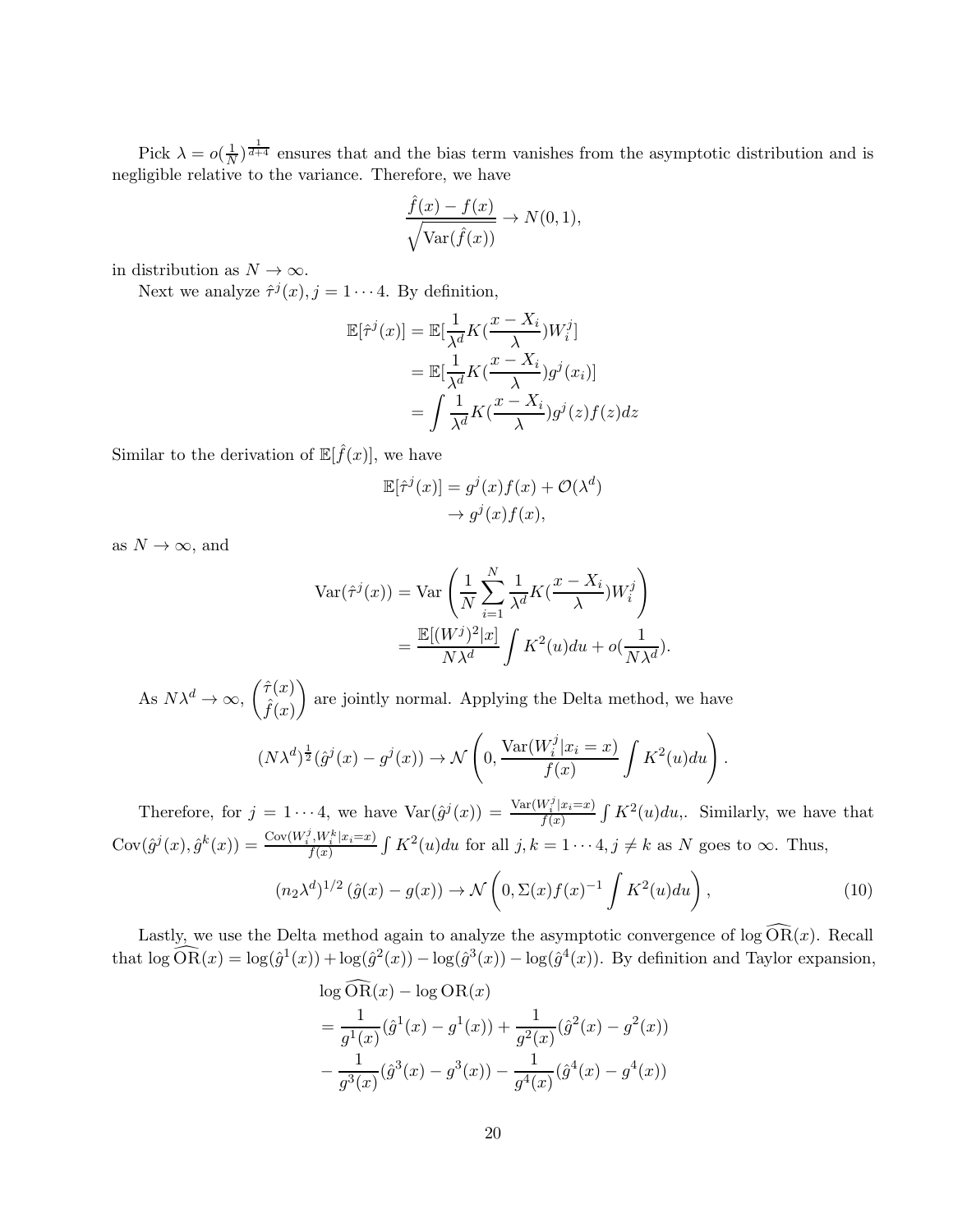Therefore, by Delta method and Eq [\(10\)](#page-19-0), the asymptotic variance of  $\log \widehat{\text{OR}}(x)$  is:

$$
A^{\top}(x)\Sigma(x)A(x)f(x)^{-1}\int K^2(u)du.
$$

Therefore, we have

$$
(n_2\lambda^d)^{1/2}(\log \widehat{\mathrm{OR}}(x) - \log \mathrm{OR}(x)) \to \mathcal{N}\left(0, A^\top(x)\Sigma(x)A(x)f(x)^{-1}\int K^2(u)du\right),
$$

in distribution. This completes the proof.

Let  $\log \widehat{\text{OR}}_1(x)$ ,  $\log \widehat{\text{OR}}_2(x)$  denotes the two consistent estimators obtained from datasets  $\mathcal{O}_1$  and  $\mathcal{O}_2$ . Let  $\hat{\tau}_2$  denote a consistent estimator of the true ATE  $\tau$  (see Definition in Eq [\(1\)](#page-2-0)) that we obtain using dataset  $\mathcal{O}_2$ . Then

$$
\left( \begin{array}{c} n_2^{1/2}(\widehat{\tau}_2 - \tau) \\ (n_2 \lambda^d)^{1/2} \left( \log \widehat{\text{OR}}_1(x) - \log \widehat{\text{OR}}_2(x) \right) \end{array} \right) \to \mathcal{N} \left\{ 0, \begin{pmatrix} v_2 & \Gamma^\top \\ \Gamma & V \end{pmatrix} \right\},\tag{11}
$$

for some V and Γ. If Eq.  $(11)$  holds exactly rather than asymptotically, by multivariate normal theory, we have the following the conditional distribution:

$$
n_2^{1/2}(\widehat{\tau}_2 - \tau) | (n_2 \lambda^d)^{1/2} \left( \log \widehat{\text{OR}}_1(x) - \log \widehat{\text{OR}}_2(x) \right) \sim \mathcal{N} \left\{ (n_2 \lambda^d)^{1/2} \Gamma^\top V^{-1} (n_2 \lambda^d)^{1/2} \left( \log \widehat{\text{OR}}_1(x) - \log \widehat{\text{OR}}_2(x) \right), v_2 - \Gamma^\top V^{-1} \Gamma \right\}.
$$

Then, we apply the control variates method to build a new estimator of  $\tau$  which has a lower variance than  $\hat{\tau}_2$ . The new bias-corrected estimator for ATE is as follows:  $\hat{\tau}_{CV}(\beta) = \hat{\tau}_2$  −  $\beta\left(\log \widehat{\text{OR}}_1(x) - \log \widehat{\text{OR}}_2(x)\right).$ 

Solving for the optimal  $\beta$ , we obtain the new estimator

$$
\widehat{\tau}_{CV} = \widehat{\tau}_2 - \sqrt{\lambda^d} \Gamma^\top V^{-1} \left( \log \widehat{\text{OR}}_1(x) - \log \widehat{\text{OR}}_2(x) \right),\tag{12}
$$

where  $V = \text{Var} \left( \log \widehat{\text{OR}}_1(x) - \log \widehat{\text{OR}}_2(x) \right)^{-1}$ , and  $\Gamma = \text{Cov} (\log \widehat{\text{OR}}_1(x) - \log \widehat{\text{OR}}_2(x), \widehat{\tau}_2)$ , and  $\lambda^* = o(\frac{1}{\lambda})$  $\frac{1}{N}$ ) $\frac{1}{d+4}$ .

Denote the asymptotic variance of  $\hat{\tau}_2$  as  $v_2$ . Under Assumption [2.1,](#page-3-0) if Equation [\(11\)](#page-20-0) holds, then  $\hat{\tau}_{CV}$ is consistent for  $\tau$ , and we have:

$$
n_2^{1/2}(\widehat{\tau}_{CV}-\tau) \to \mathcal{N}(0, v_2 - \Gamma^{\top}V^{-1}\Gamma),
$$

in distribution as  $n_2 \to \infty$ . Given a nonzero Γ, the asymptotic variance,  $v_2 - \Gamma^{\top} V^{-1} \Gamma$ , is smaller than  $v_2$ .

<span id="page-20-0"></span> $\Box$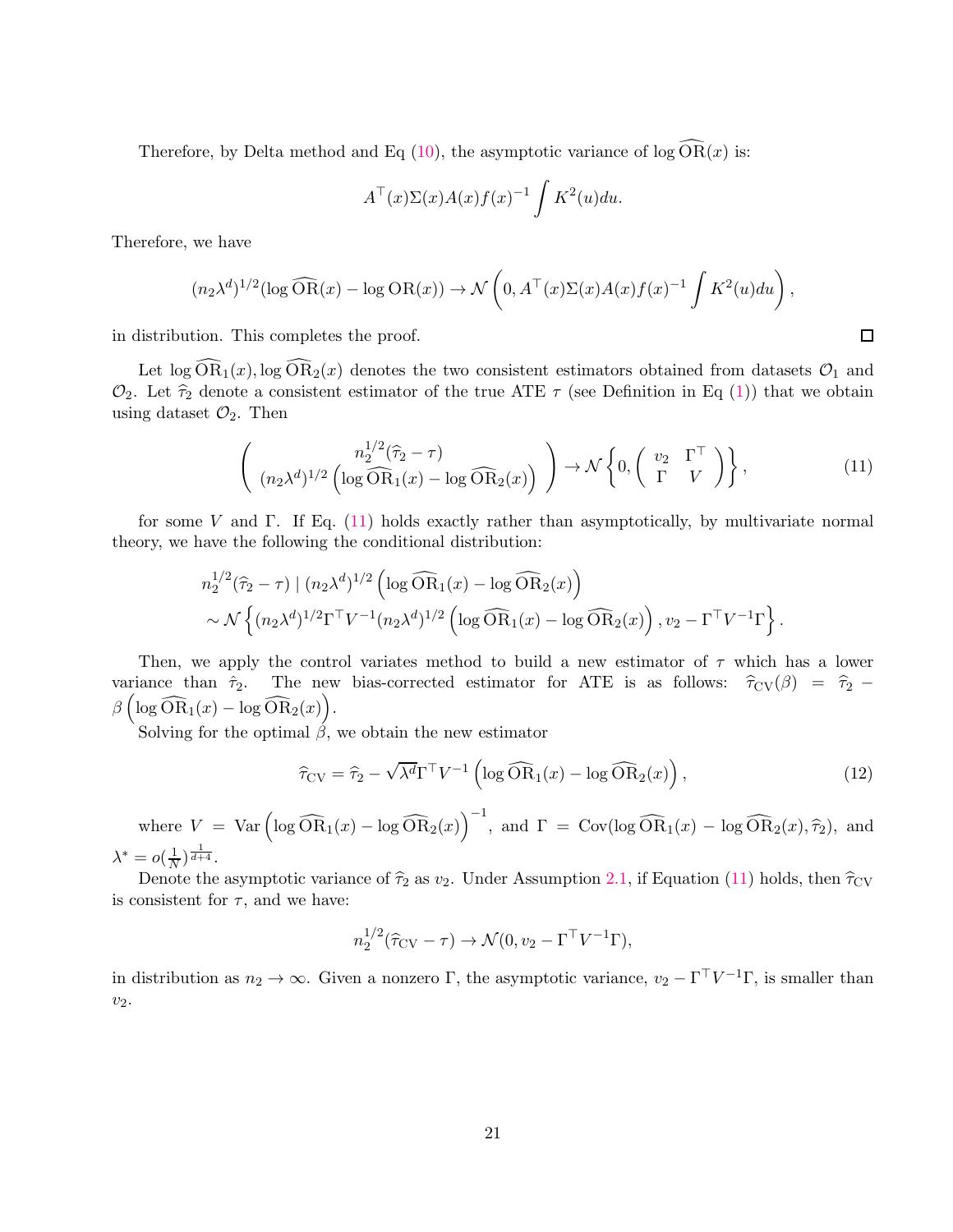### <span id="page-21-1"></span><span id="page-21-0"></span>B Bootstrap Sampling Procedure

Our bootstrap sampling procedure is similar to the one in [Yang and Ding](#page-16-0) [\[2020\]](#page-16-0). For  $b = 1, ..., B$ , we construct bootstrap replicates for the estimators as follows:

**Step 1.** Sample  $n_2$  units from  $\mathcal{O}_2$  with replacement as  $O_2^{*(b)}$  $2^{*(0)}$ , and sample  $n_1$  units from  $\mathcal{O}_1$  with replacement as  $O_1^{*(b)}$  $\frac{1}{1}^{*(v)}$ .

**Step 2.** Compute the bootstrap replicate  $\hat{\tau}_2^{(b)}$  $2^{(b)}_2$  using the dataset  $O_2^{*(b)}$  $2^{*(0)}$ , and compute the bootstrap replicates  $\hat{\psi}_2^{(b)}$  $\hat{\psi}_1^{(b)}$ , and  $\hat{\psi}_1^{(b)}$  $_1^{(b)}$  using the dataset  $O_1^{*(b)}$  $\frac{1}{1}^{*(v)}$ .

Based on the bootstrap replicates, we estimate the sample covariance  $\hat{\Gamma}$  and  $\hat{V}$  by

$$
\hat{\Gamma} = \frac{1}{B-1} \sum_{b=1}^{B} (\hat{\tau}_2^{(b)} - \hat{\tau}_2)(\hat{\psi}_2^{(b)} - \hat{\psi}_1^{(b)} - \hat{\psi}_2 + \hat{\psi}_1),
$$
  

$$
\hat{V} = \frac{1}{B-1} \sum_{b=1}^{B} (\hat{\psi}_2^{(b)} - \hat{\psi}_1^{(b)} - \hat{\psi}_2 + \hat{\psi}_1)(\hat{\psi}_2^{(b)} - \hat{\psi}_1^{(b)} - \hat{\psi}_2 + \hat{\psi}_1)^{\top}.
$$

The bootstrap covariance estimates  $\hat\Gamma$  and  $\hat V$  are consistent if the estimators  $\hat\tau_2,\,\hat\psi_1,$  and  $\hat\psi_2$  are regular asymptotically linear (RAL) estimators, as shown by [Efron and Tibshirani](#page-13-15) [\[1986\]](#page-13-15) and [Shao and Tu](#page-15-13) [\[2012\]](#page-15-13).

**Definition B.1.** An estimator  $\hat{\tau}$  for a statistic  $\tau$  estimated from a dataset  $\{Z_i, X_i, Y_i\}_{i=1}^n$  is RAL if it can be asymptotically approximated by a sum of IID random vectors with mean 0:

$$
\hat{\tau} - \tau \cong \frac{1}{n} \sum_{i=1}^{n} \phi(Z_i, X_i, Y_i)
$$

 $\phi(Z, X, Y)$  is also known as the influence function for  $\hat{\tau}$ .

A common example of a RAL estimator for the ATE is the regression imputation estimator, which we used in experiments.

### B.1 Matching estimators

Another common class of ATE estimators is matching estimators. Matching estimators do not have smooth influence functions, so the direct bootstrap procedure above may not be consistent [Abadie and Imbens](#page-12-3) [\[2008](#page-12-3)]. However, [Yang and Ding](#page-16-0) [\[2020](#page-16-0)] and [Abadie and Imbens](#page-12-4) [\[2006\]](#page-12-4) show that the bias of a matching estimator  $\hat{\tau}$  can still be expressed in an asymptotically linear form:

$$
\hat{\tau} - \tau \cong \frac{1}{n} \sum_{i=1}^{n} \phi_i
$$

Using these linear terms, a slightly modified bootstrap procedure can be used, which [Yang and Ding](#page-16-0) [\[2020\]](#page-16-0) show to be consistent for both RAL estimators and matching estimators. This procedure uses a modified version of Step 2 which estimates the asymptotically linear terms. Let  $\phi_i^{\tau_2}$  $i^{\tau_2}$  indicate the asymptotically linear term for estimator  $\hat{\tau}_2$  (e.g.  $\phi(Z_i, X_i, Y_i)$  for RAL  $\hat{\tau}_2$ ), and let  $\phi_i^{\psi_1}$  $\psi_1, \phi_i^{\psi_2}$  $i^{\psi_2}$  indicate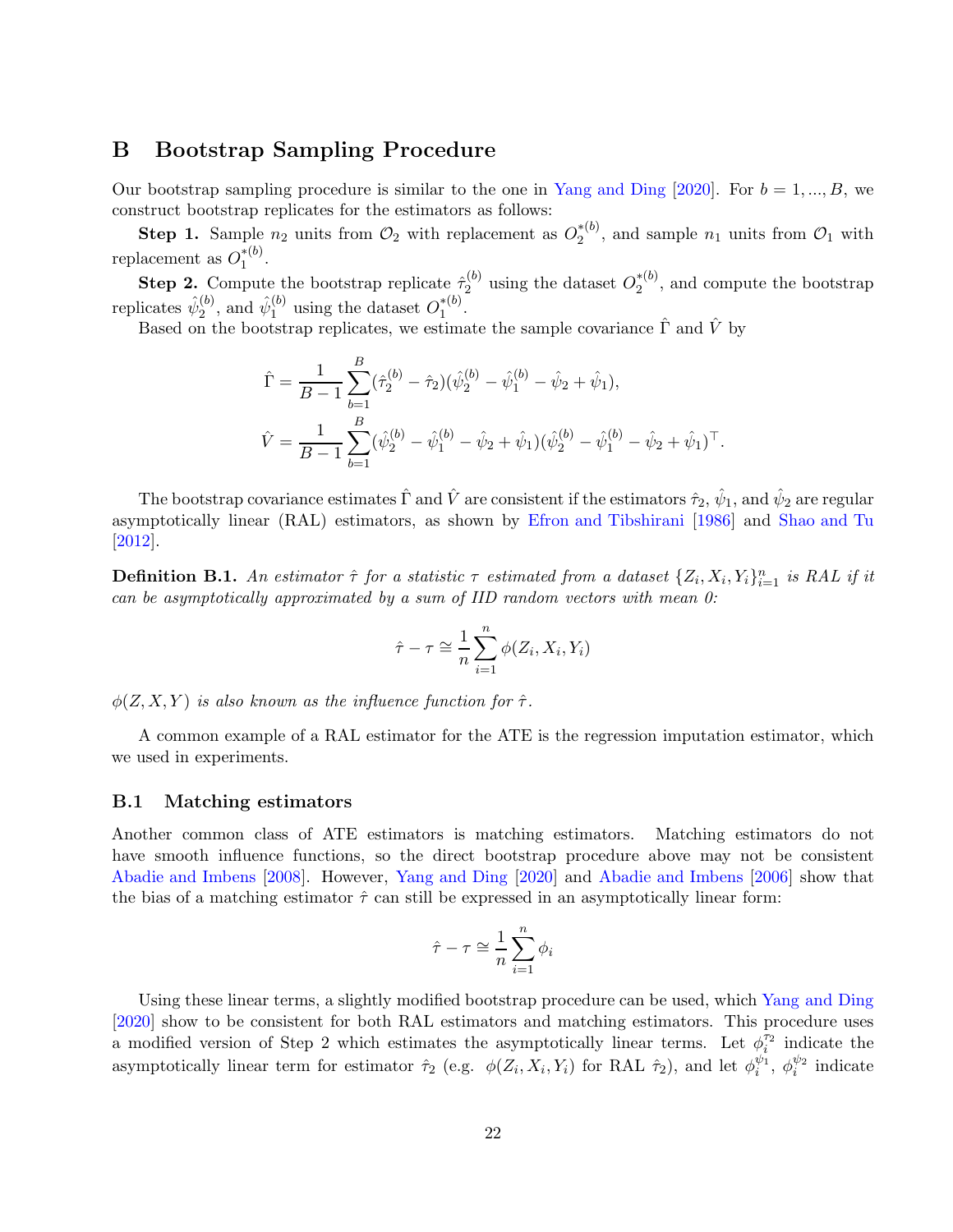<span id="page-22-1"></span>the same for estimators  $\hat{\psi}_2$ ,  $\hat{\psi}_2$ , respectively. Let  $\hat{\phi}_i^{\tau_2}$ ,  $\hat{\phi}_i^{\psi_1}$ ,  $\hat{\phi}_i^{\psi_2}$  denote estimates for the population quantities.

Step 2 (modified for matching). Compute the bootstrap replicates using the dataset  $O_2^{*(b)}$  $\frac{1}{2}^{\ast}$  as

$$
\hat{\tau}_2^{(b)} - \hat{\tau}_2 = \frac{1}{n_2} \sum_{i=1}^{n_2} \hat{\phi}_i^{\tau_2}
$$

and compute the bootstrap replicates using the dataset  $O_1^{*(b)}$  $\int_{1}^{*(U)}$  as

$$
\hat{\psi}_1^{(b)} - \hat{\psi}_1 = \frac{1}{n_1} \sum_{i=1}^{n_1} \hat{\phi}_i^{\psi_1}; \quad \hat{\psi}_2^{(b)} - \hat{\psi}_2 = \frac{1}{n_1} \sum_{i=1}^{n_1} \hat{\phi}_i^{\psi_2}.
$$

**Theorem B.1.** (Theorem 3 from [Yang and Ding](#page-16-0) [\[2020](#page-16-0)]) If  $\hat{\tau}_2$ ,  $\hat{\psi}_1$ , and  $\hat{\psi}_2$  are RAL estimators or matching estimators, then under certain regularity conditions, the bootstrap estimates  $\hat{\Gamma}, \hat{V}$  under this modified procedure are consistent for  $\Gamma, V$ .

# <span id="page-22-0"></span>C Proofs and Further Analysis of the Odds Ratio

We provide proofs for the theorems and lemma presented in Sections [3](#page-3-4) and [4,](#page-4-2) as well as further analysis of the odds ratio's effectiveness as a control variate.

### C.1 Proofs from Section [3](#page-3-4)

**Theorem [3.1.](#page-4-3)** Denote the asymptotic variance of  $\hat{\tau}_2$  as v<sub>2</sub>. Under Assumption [2.1,](#page-3-0) if Equation [\(2\)](#page-3-1) holds, then  $\hat{\tau}_{\text{CV}}$  is consistent for  $\tau$ , and we have:

$$
n_2^{1/2}(\widehat{\tau}_{\rm CV}-\tau) \to \mathcal{N}(0, v_2 - \Gamma^{\top} V^{-1} \Gamma),
$$

in distribution as  $n_2 \to \infty$ . Given a nonzero  $\Gamma$ , the asymptotic variance,  $v_2 - \Gamma^{\top} V^{-1} \Gamma$ , is smaller than  $v_2$ .

Proof. The theorem statement follows directly from

$$
n_2^{1/2} \left( \begin{array}{c} \widehat{\tau}_2 - \tau \\ \widehat{\psi}_2 - \widehat{\psi}_1 \end{array} \right) \rightarrow \mathcal{N} \left\{ 0, \left( \begin{array}{cc} v_2 & \Gamma^\top \\ \Gamma & V \end{array} \right) \right\}.
$$

By construction,  $\hat{\tau}_{CV} = \hat{\tau}_2 - \Gamma^{\top} V^{-1} (\hat{\psi}_2 - \hat{\psi}_1)$ . To compute the asymptotic variance, notice that

$$
\begin{split}\n\text{Var}(n_2^{1/2}(\hat{\tau}_{CV}-\tau)) \\
&= \text{Var}(n_2^{1/2}(\hat{\tau}_{CV}-\tau)) \\
&= \text{Var}(n_2^{1/2}(\hat{\tau}_2-\tau-\Gamma^{\top}V^{-1}(\hat{\psi}_2-\hat{\psi}_1))) \\
&= \text{Var}(n_2^{1/2}(\hat{\tau}_2-\tau)) + \Gamma^{\top}V^{-1}\text{Var}(n_2^{1/2}(\hat{\psi}_2-\hat{\psi}_1))V^{-1}\Gamma - 2\text{Cov}(n_2^{1/2}(\hat{\tau}_2-\tau),n_2^{1/2}\Gamma^{\top}V^{-1}(\hat{\psi}_2-\hat{\psi}_1)) \\
&= v_2 + \Gamma^{\top}V^{-1}\Gamma - 2\Gamma^{\top}V^{-1}\Gamma) \\
&= v_2 - \Gamma^{\top}V^{-1}\Gamma\n\end{split}
$$

Therefore, we have:

$$
n_2^{1/2}(\widehat{\tau}_{\rm CV}-\tau) \to \mathcal{N}(0, v_2 - \Gamma^\top V^{-1}\Gamma),
$$

in distribution as  $n_2 \to \infty$ , which completes the proof.

 $\Box$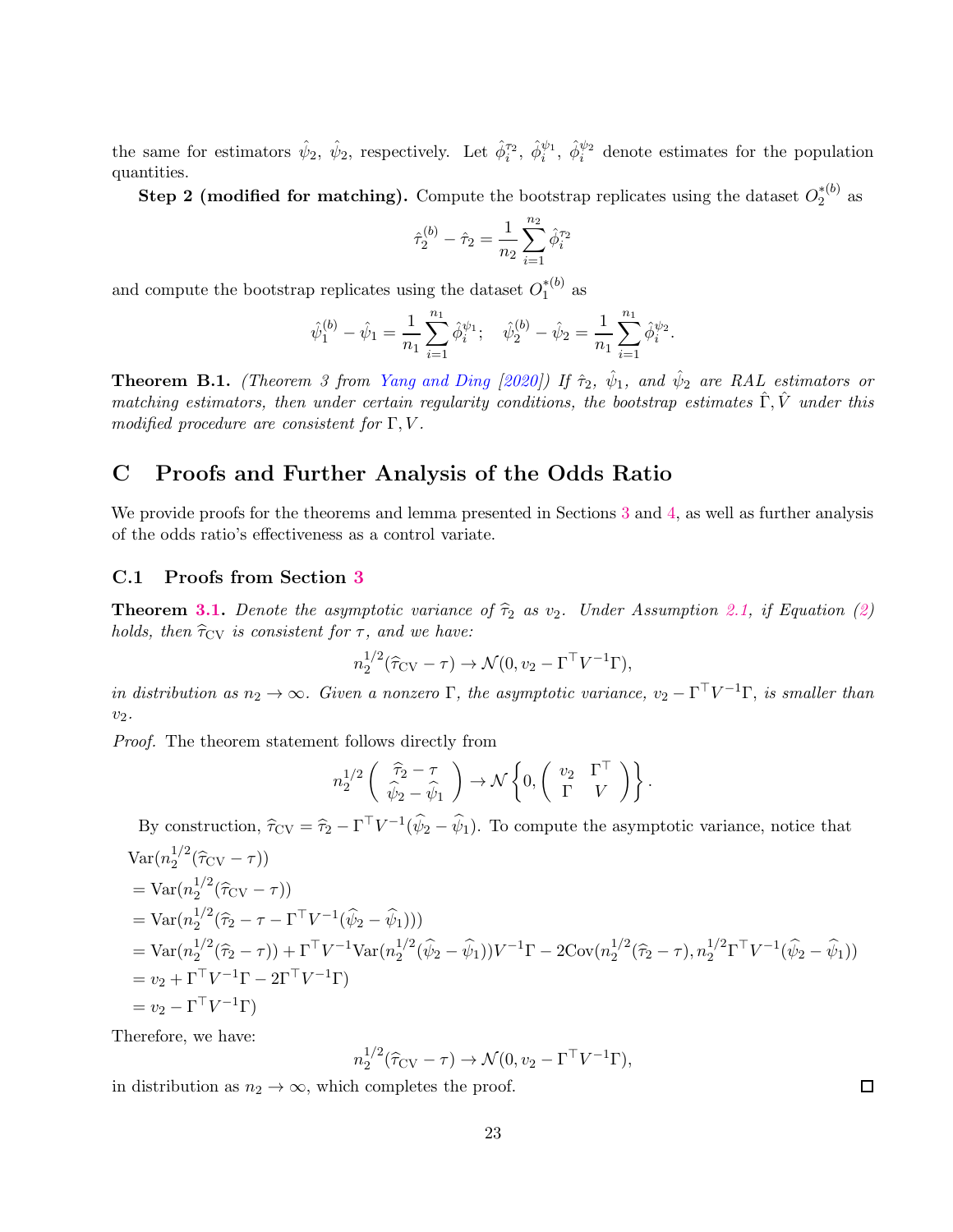### C.2 Proofs from Section [4](#page-4-2)

**Lemma [4.1.](#page-5-1)** If the selection S depends solely on Y (as in Figure [1\)](#page-4-0), then the conditional odds ratio is transportable and given by:

$$
OR(x) = \frac{P(Y = 1|S = 1, Z = 1, x)P(Y = 0|S = 1, Z = 0, x)}{P(Y = 0|S = 1, Z = 1, x)P(Y = 1|S = 1, Z = 0, x)}.
$$

Proof. By Bayes' theorem,

$$
P(Y = y|Z = z, x) = \frac{P(Y = y|S = 1, Z = z, x)P(S = 1|Z = z, x)}{P(S = 1|Y = y, Z = z, x)}.
$$

Since S depends solely on Y, S is conditionally independent of X and Z given Y. Therefore, we can rewrite the equation above as

$$
P(Y = y|Z = z, x) = \frac{P(Y = y|S = 1, Z = z, x)P(S = 1|Z = z, x)}{P(S = 1|Y = y)}.
$$

Substituting this into Definition [4.1](#page-5-0) (under Assumption [2.1\)](#page-3-0),

$$
OR(x) = \frac{P(Y=1|Z=1,x)P(Y=0|Z=0,x)}{P(Y=0|Z=1,x)P(Y=1|Z=0,x)}
$$
  
= 
$$
\frac{\frac{P(Y=1|S=1,Z=1,x)P(S=1|Z=1,x)}{P(S=1|Y=1)} \frac{P(Y=0|S=1,Z=0,x)P(S=1|Z=0,x)}{P(S=1|Y=0)}
$$
  
= 
$$
\frac{P(Y=0|S=1,Z=1,x)P(S=1|Z=1,x)}{P(S=1|Y=0)} \frac{P(Y=1|S=1,Z=0,x)P(S=1|Z=0,x)}{P(S=1|Y=1)}
$$
  
= 
$$
\frac{P(Y=1|S=1,Z=1,x)P(Y=0|S=1,Z=0,x)}{P(Y=0|S=1,Z=1,x)P(Y=1|S=1,Z=0,x)}
$$

Therefore, the conditional odds ratio is transportable under selection bias given by S.

 $\Box$ 

**Theorem [4.2.](#page-6-1)** If the selection S depends solely on Y (as in Figure [1\)](#page-4-0) and  $P(Y = 1|Z = z, X = x)$ follows the logistic model in [\(4\)](#page-6-0), then  $P(Y = 1 | Z = z, X = x, S = 1)$  also follows a logistic model, with the same coefficient  $\beta_1^x$  on Z as the logistic model for  $P(Y = 1 | Z = z, X = x)$  for each covariate value x. Furthermore, the conditional odds ratio  $OR(x) = e^{\beta_1^x}$ .

Proof. Given the assumed outcome model, we have

$$
P(Y = 1|Z = z, x) = \frac{e^{\beta_0^x + \beta_1^x z}}{1 + e^{\beta_0^x + \beta_1^x z}}.
$$

Let  $p_1 = P(S = 1|Y = 1)$  and  $p_0 = P(S = 1|Y = 0)$ . Since the selection S depends solely on Y, S is conditionally independent of  $X$  and  $Z$  given  $Y$ .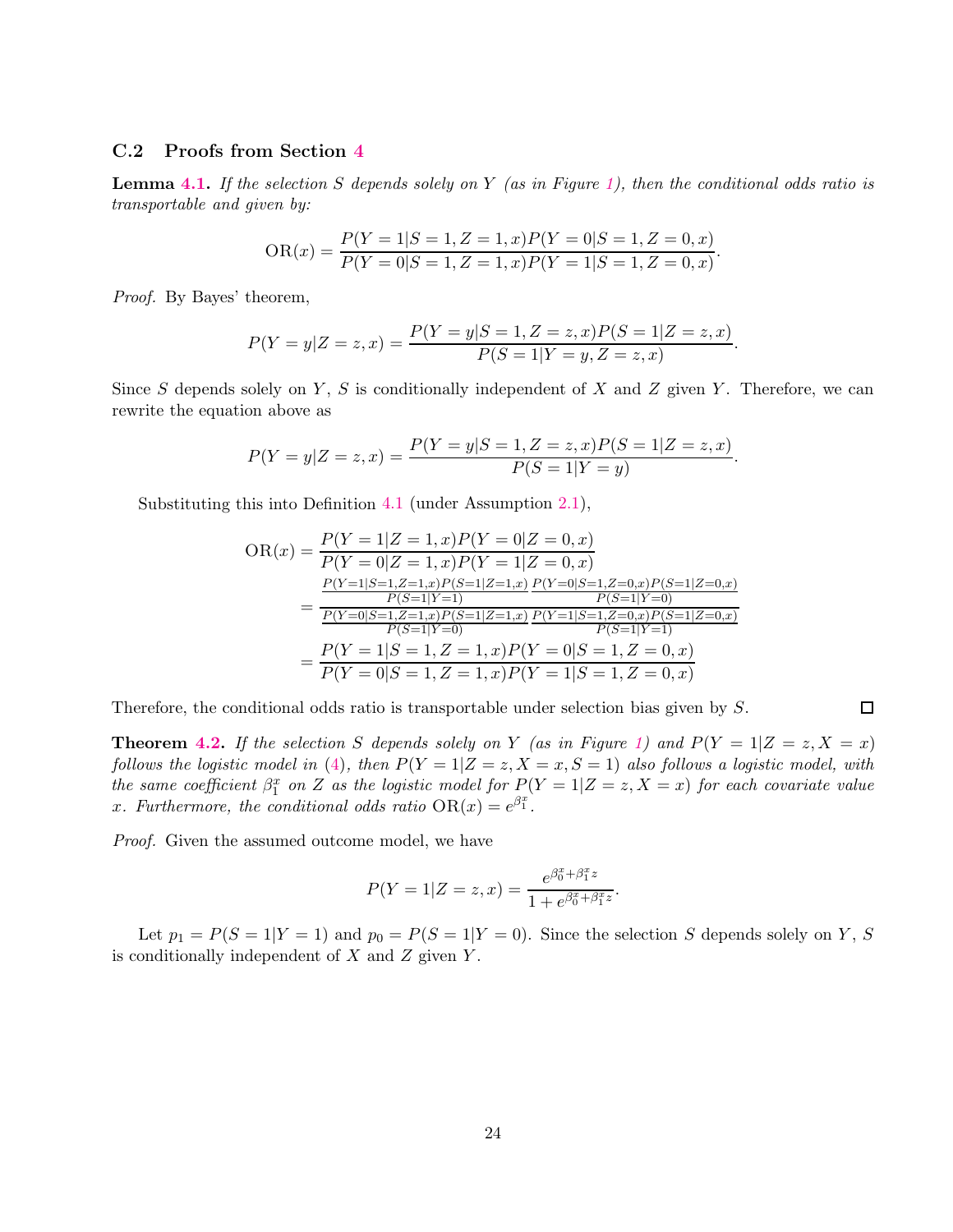The outcome model under selection bias is given by:

$$
P(Y = 1|Z = z, X = x, S = 1)
$$
\n
$$
= \frac{P(Y = 1|Z = z, X = x)P(S = 1|Z = z, X = x, Y = 1)}{P(S = 1|Z = z, X = x)}
$$
\n
$$
= \frac{P(Y = 1|Z = z, X = x)P(S = 1|Z = z, X = x, Y = 1)}{\sum_{y \in \{0,1\}} P(Y = y|Z = z, X = x, P(S = 1|Z = z, X = x, Y = y)}
$$
\n
$$
= \frac{P(Y = 1|Z = z, X = x)p_1}{P(Y = 1|Z = z, X = x)p_1 + P(Y = 0|Z = z, X = x)p_0}
$$
\n
$$
= \frac{e^{\beta_0^2 + \beta_1^2 z}}{\frac{1 + e^{\beta_0^2 + \beta_1^2 z}}{1 + e^{\beta_0^2 + \beta_1^2 z}}p_1 + \frac{1}{1 + e^{\beta_0^2 + \beta_1^2 z}}p_0}
$$
\n
$$
= \frac{e^{\beta_0^2 + \beta_1^2 z}}{e^{\beta_0^2 + \beta_1^2 z}p_1 + p_0}
$$
\n
$$
= \frac{e^{\beta_0^2 + \beta_1^2 z}}{e^{\beta_0^2 + \beta_1^2 z}p_1/p_0 + 1}
$$
\n
$$
= \frac{e^{\beta_0^2 + \beta_1^2 z}}{e^{\beta_0^2 + \beta_1^2 z}p_1/p_0 + 1}
$$
\n
$$
= \frac{e^{\delta_0 + \beta_0^2 z}}{1 + e^{\delta_0 + \beta_0^2 z}}
$$

where  $\delta = \log(p_1/p_0)$ . Thus, on the selection biased dataset  $\mathcal{O}_1$ , the outcome model  $P(Y = 1|Z =$  $z, X = x, S = 1$ ) also follows a logistic model, with the same coefficient  $\beta_1^x$  on Z as the logistic model for  $P(Y = 1|Z = z, X = x)$  for each covariate value x. Furthermore, a simple calculation shows that the conditional odds ratio is  $OR(x) = e^{\beta_1^x}$ :

$$
OR(x) = \frac{P(Y=1|Z=1, x)P(Y=0|Z=0, x)}{P(Y=0|Z=1, x)P(Y=1|Z=0, x)}
$$

$$
= \frac{\frac{e^{\beta_0^x + \beta_1^x}}{1 + e^{\beta_0^x + \beta_1^x}} \frac{1}{1 + e^{\beta_0^x}}}{\frac{1}{1 + e^{\beta_0^x + \beta_1^x}} \frac{e^{\beta_0^x}}{1 + e^{\beta_0^x}}}
$$

$$
= \frac{e^{\beta_0^x + \beta_1^x}}{e^{\beta_0^x}}
$$

$$
= e^{\beta_1^x}.
$$

 $\Box$ 

### C.3 Analysis of Nonlinear Relationship Between ATE and OR

As discussed in Section [3,](#page-3-4) the variance reduction from adding control variates depends on the strength of the correlation between the control variates and the ATE estimator. Since we propose to use the odds ratio for selection biased datasets, here we examine the relationship between the ATE and the odds ratio. Specifically, we derive an explicit expression for the ATE using the marginal odds ratio OR assuming a binary covariate X and the following simple logistic outcome model:

$$
P(Y = 1|Z = z, X = x) = \frac{e^{\beta_0 + \beta_1 z + \beta_2 x}}{1 + e^{\beta_0 + \beta_1 z + \beta_2 x}},
$$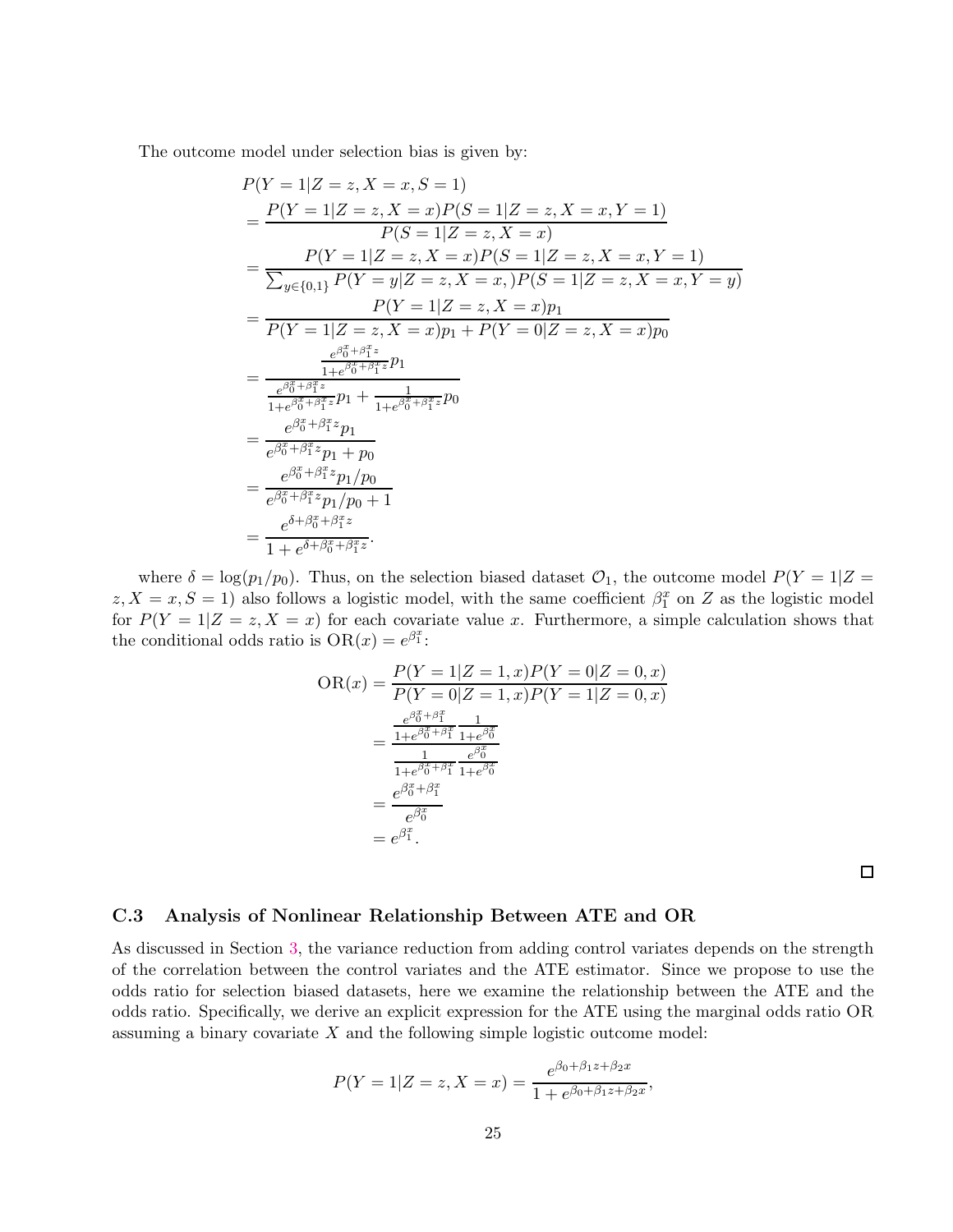where the marginal odds ratio OR is defined as

$$
OR = \frac{P(Y(1) = 1)P(Y(0) = 0)}{P(Y(1) = 0)P(Y(0) = 1)}.
$$

Under this simple logistic outcome model,  $OR = e^{\beta_1}$ . By Assumption [2.1](#page-3-0) and backdoor adjustment,  $E$ 

$$
\mathbb{E}[Y(1)]
$$
  
=  $\mathbb{E}[Y|do(Z = 1)]$   
=  $\int \mathbb{E}[Y|Z = 1, X = x]P(X = x)dx$   
=  $\int \frac{e^{\beta_0 + \beta_1 + \beta_2 x}}{e^{\beta_0 + \beta_1 + \beta_2 x + 1}}P(X = x)dx$   
=  $\frac{e^{\beta_0 + \beta_1 + \beta_2}}{e^{\beta_0 + \beta_1 + \beta_2 + 1}}P(X = 1) + \frac{e^{\beta_0 + \beta_1}}{e^{\beta_0 + \beta_1 + 1}}(1 - P(X = 1))$ 

Similarly,

$$
\mathbb{E}[Y(0)]
$$
  
=  $\mathbb{E}[Y|do(Z = 0)]$   
=  $\int \mathbb{E}[Y|Z = 0, X = x]P(X = x)dx$   
=  $\int \frac{e^{\beta_0 + \beta_2 x}}{e^{\beta_0 + \beta_2 x + 1}}P(X = x)dx$   
=  $\frac{e^{\beta_0 + \beta_2}}{e^{\beta_0 + \beta_2 + 1}}P(X = 1) + \frac{e^{\beta_0}}{e^{\beta_0 + 1}}(1 - P(X = 1))$ 

Therefore, by some algebra we obtain that

$$
\tau = \mathbb{E}[Y(1)] - \mathbb{E}[Y(0)]
$$
  
= 
$$
\frac{\gamma ab\psi}{ab\psi + 1} - \frac{\gamma a\psi}{a\psi + 1} + \frac{a\psi - a}{a^2\psi - a\psi + a + 1} - C,
$$

where  $\psi = \text{OR}, \gamma = P(X = 1), a = e^{\beta_0}, b = e^{\beta_2}$ , with a constant term  $C = \frac{a}{a+1} - \frac{ab}{ab+1}$ .

# <span id="page-25-0"></span>D Additional Experimental Results for Simulation Study

This section provides additional experimental results for the simulation study. All code for running the simulation study is provided with the supplementary materials.

### <span id="page-25-1"></span>D.1 Simple logistic outcome model without interaction between  $X$  and  $Z$

In addition to the data generation setting described in Section [5,](#page-7-2) we also include results with a simpler data generation setting without interaction between X and Z. We set  $b_{1,1} = b_{0,1} = (-1,1)^{\top}$ , which implies that  $\beta_3 = 0$  in Section [5.1.](#page-7-3) In this simpler model, the conditional odds ratio is constant in X and is given by  $e^{\beta_1}$ .

Figure [3](#page-26-0) shows that adding control variates still improves the variance of the ATE estimator under this simpler outcome model without interaction between  $X$  and  $Z$ .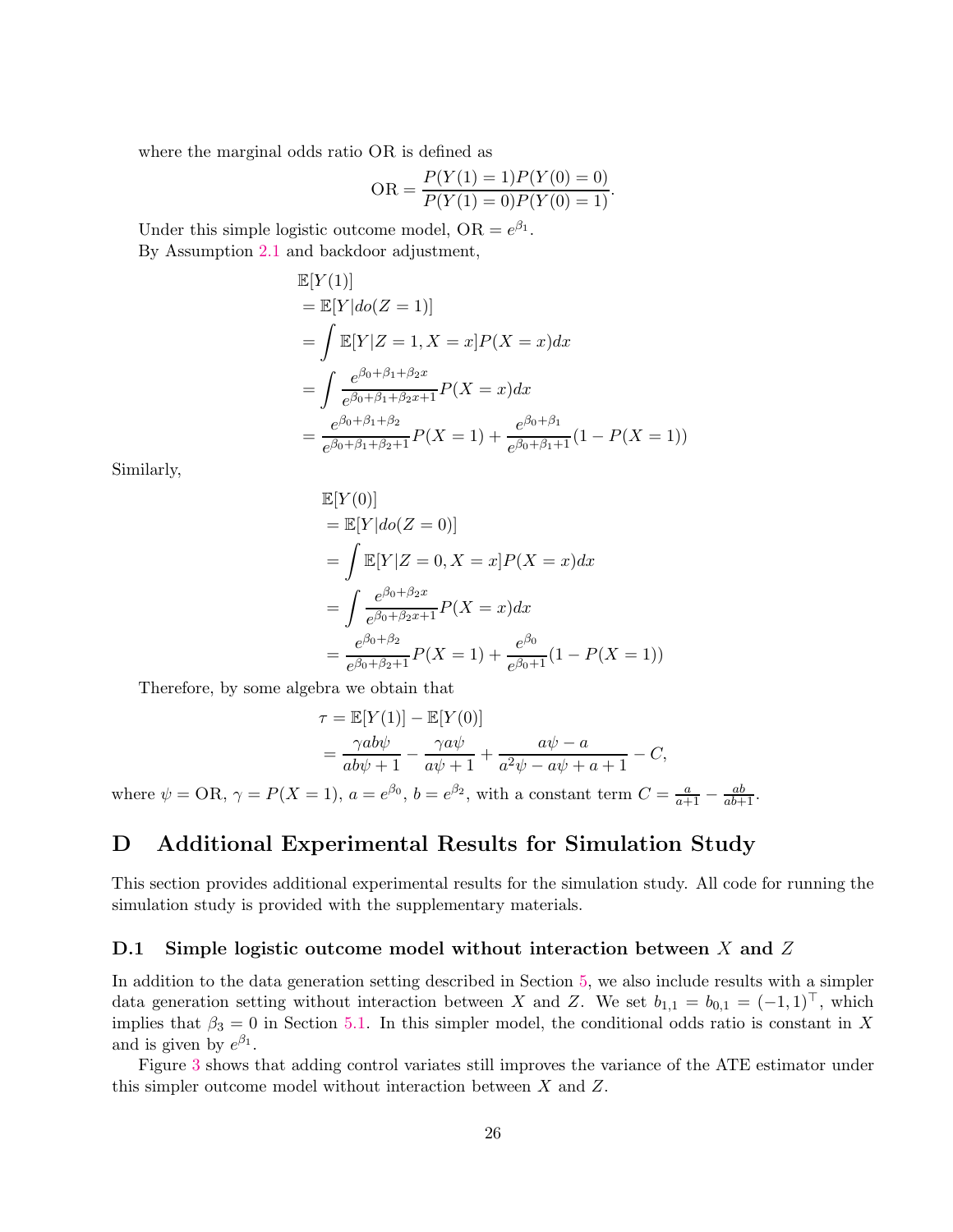

<span id="page-26-0"></span>Figure 3: Scenario 1 (left): Comparisons of variance as the size of the observational dataset  $n_2$  increases under the simple logistic model with  $\beta_3 = 0$ . The ratio  $n_2/n_1$  is kept constant at 1/10. **Scenario 2 (middle):** Comparisons of variance as the size of the observational dataset  $n_2$  increases under the simple logistic model with  $\beta_3 = 0$ . The size of the selection bias dataset is fixed at  $n_1 = 10000$ . Scenario 3 (right): Comparisons of variance as the size of the selection bias dataset  $n_1$  increases under the simple logistic model with  $\beta_3 = 0$ . The size of the observational dataset is fixed at  $n_2 = 1000$ . Lower is better.

### <span id="page-26-2"></span>D.2 Bias results

In this section, we report the bias for the ATE estimators with and without control variates,i.e.  $\hat{\tau}_2$  and  $\hat{\tau}_{CV}$ . The bias is calculated over  $B = 100$  bootstrap replicates, and is defined as the difference between the average value of the ATE estimator over  $B = 100$  bootstrap replicates and the true ATE.

The bias for the simple logistic outcome model without interaction between X and Z described in Appendix [D.1](#page-25-1) is given in Figures [4,](#page-26-1) [5,](#page-27-1) and [6.](#page-27-2) The bias for the logistic model with varying coefficients described in Section [5.1](#page-7-3) is given in Figures [7,](#page-28-0) [8,](#page-28-1) and [9.](#page-29-0) In general, across all three scenarios, the bias decreases as  $n_2$  increases, and is not significantly different with or without control variates. We report the bias mainly to confirm that adding control variates does not significantly increase the bias of the estimator in finite samples.



<span id="page-26-1"></span>Figure 4: Scenario 1: Comparisons of bias as the size of the observational dataset  $n_2$  increases under the simple logistic model. The ratio  $n_2/n_1$  is kept constant at  $1/10$ .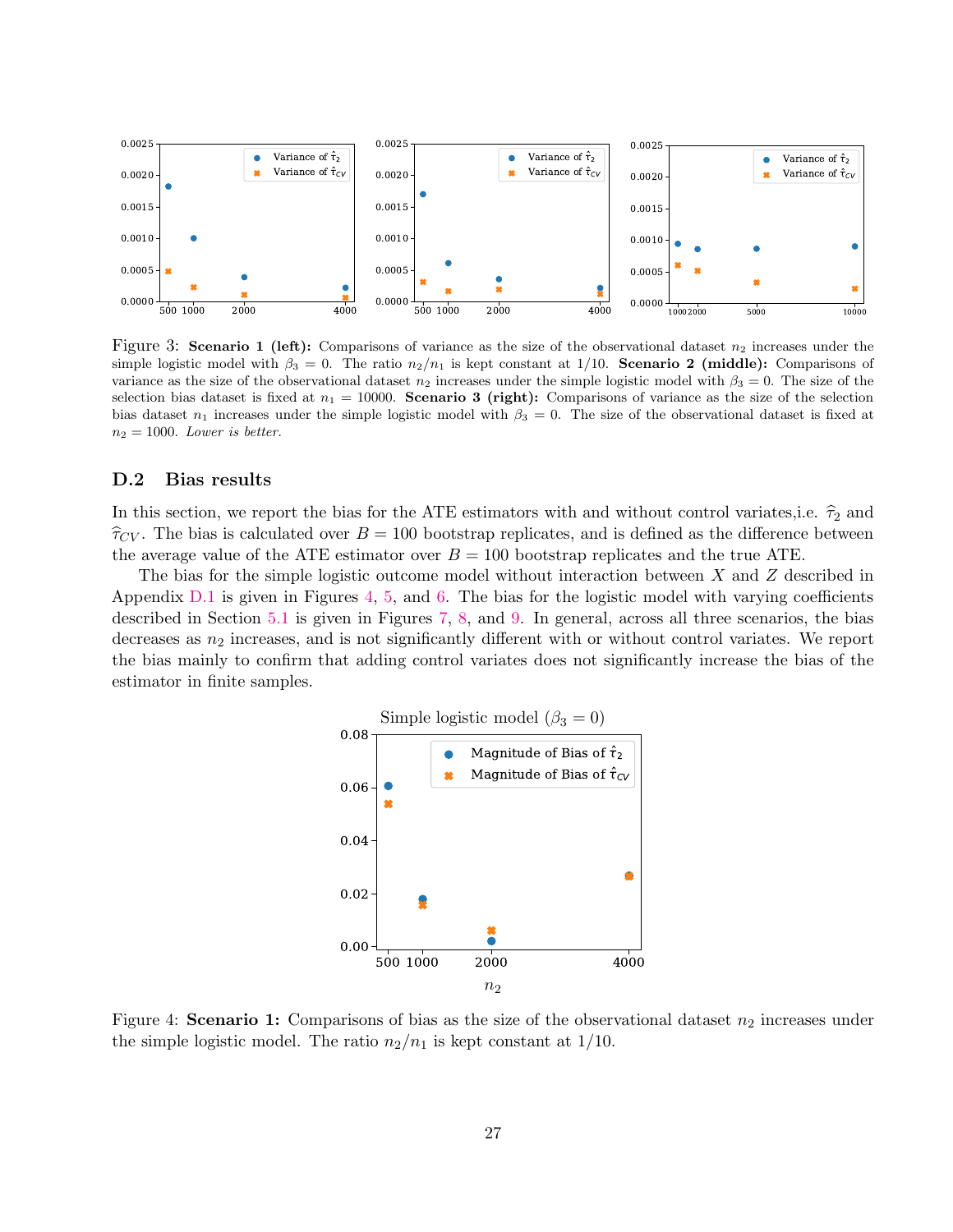

<span id="page-27-1"></span>Figure 5: Scenario 2: Comparisons of bias as the size of the observational dataset  $n_2$  increases under the simple logistic model. The size of the selection bias dataset is fixed at  $n_1 = 10000$ .



<span id="page-27-2"></span>Figure 6: Scenario 3: Comparisons of bias as the size of the selection bias dataset  $n_1$  increases under the simple logistic model. The size of the observational dataset is fixed at  $n_2 = 1000$ .

# <span id="page-27-0"></span>E Additional Experimental Details and Results for Real Data Case Studies

This section provides additional experimental details and results for the real data case studies. All code for generating data and running the experiments is provided with the supplementary materials.

### E.1 Data generation for case study 1: flu shot encouragement

We provide a detailed breakdown for generating the selection biased dataset  $\mathcal{O}_1$  for Case Study 1 on flu shot encouragement below. Code for this is also included with the supplementary materials.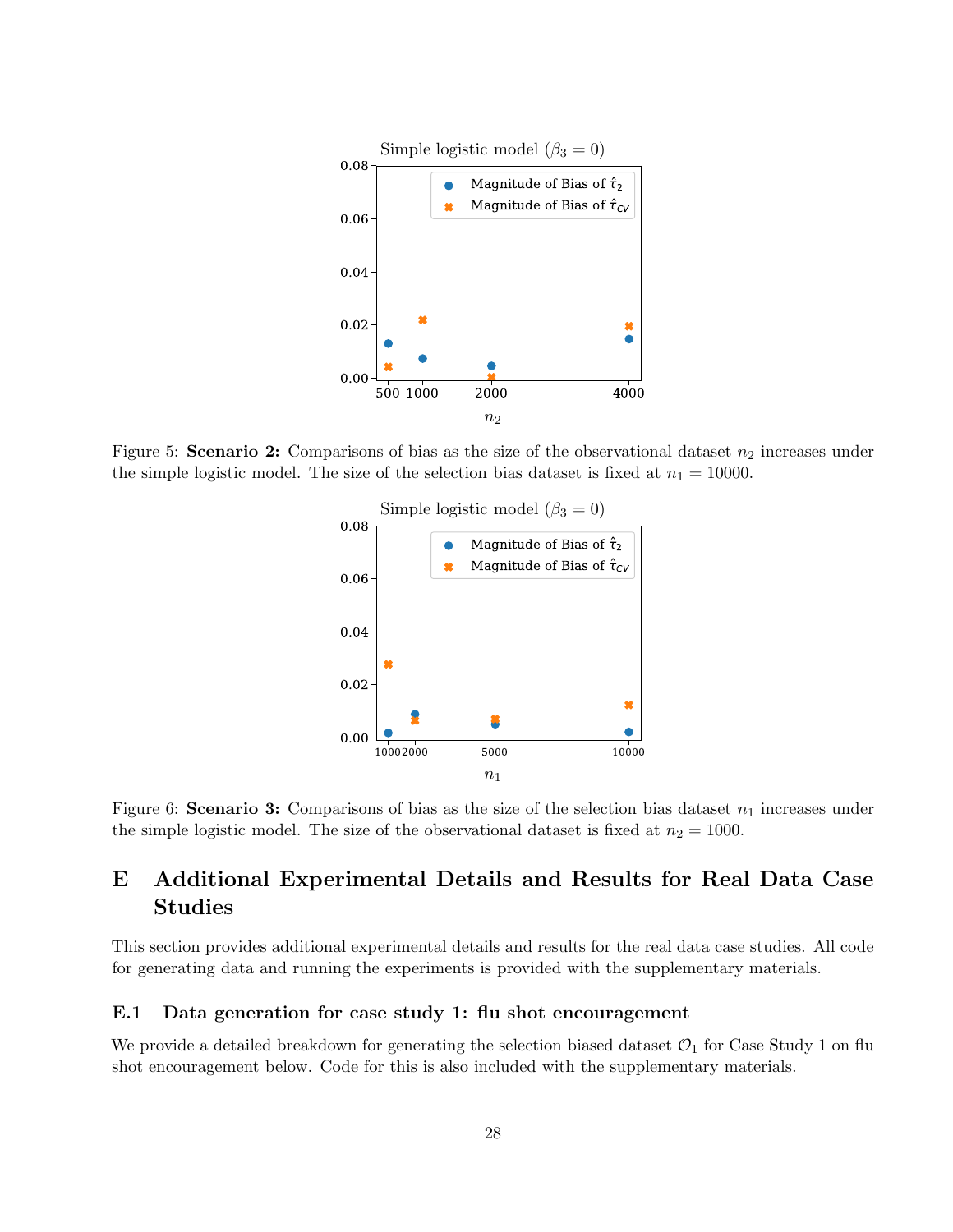

<span id="page-28-0"></span>Figure 7: Scenario 1: Comparisons of bias as the size of the observational dataset  $n_2$  increases under the logistic model with varying coefficients ( $\beta_3 \neq 0$ ) from Section [5.1.](#page-7-3) The ratio  $n_2/n_1$  is kept constant at  $1/10$ .



<span id="page-28-1"></span>Figure 8: Scenario 2: Comparisons of bias as the size of the observational dataset  $n_2$  increases under the logistic model with varying coefficients ( $\beta_3 \neq 0$ ) from Section [5.1.](#page-7-3) The size of the selection bias dataset is fixed at  $n_1 = 10000$ .

1. Fit a logistic regression model on the original dataset  $\mathcal{O}_2$  with inputs X, Z and outcome Y according to

$$
P(Y=1|Z=z,X=x) = g(\beta,z,x) = \frac{e^{\beta_0 + \beta_1 z + \beta_2 x + \beta_3 xz}}{1 + e^{\beta_0 + \beta_1 z + \beta_2 x + \beta_3 xz}}.
$$
(13)

This results in estimated parameters  $\hat{\beta}$ .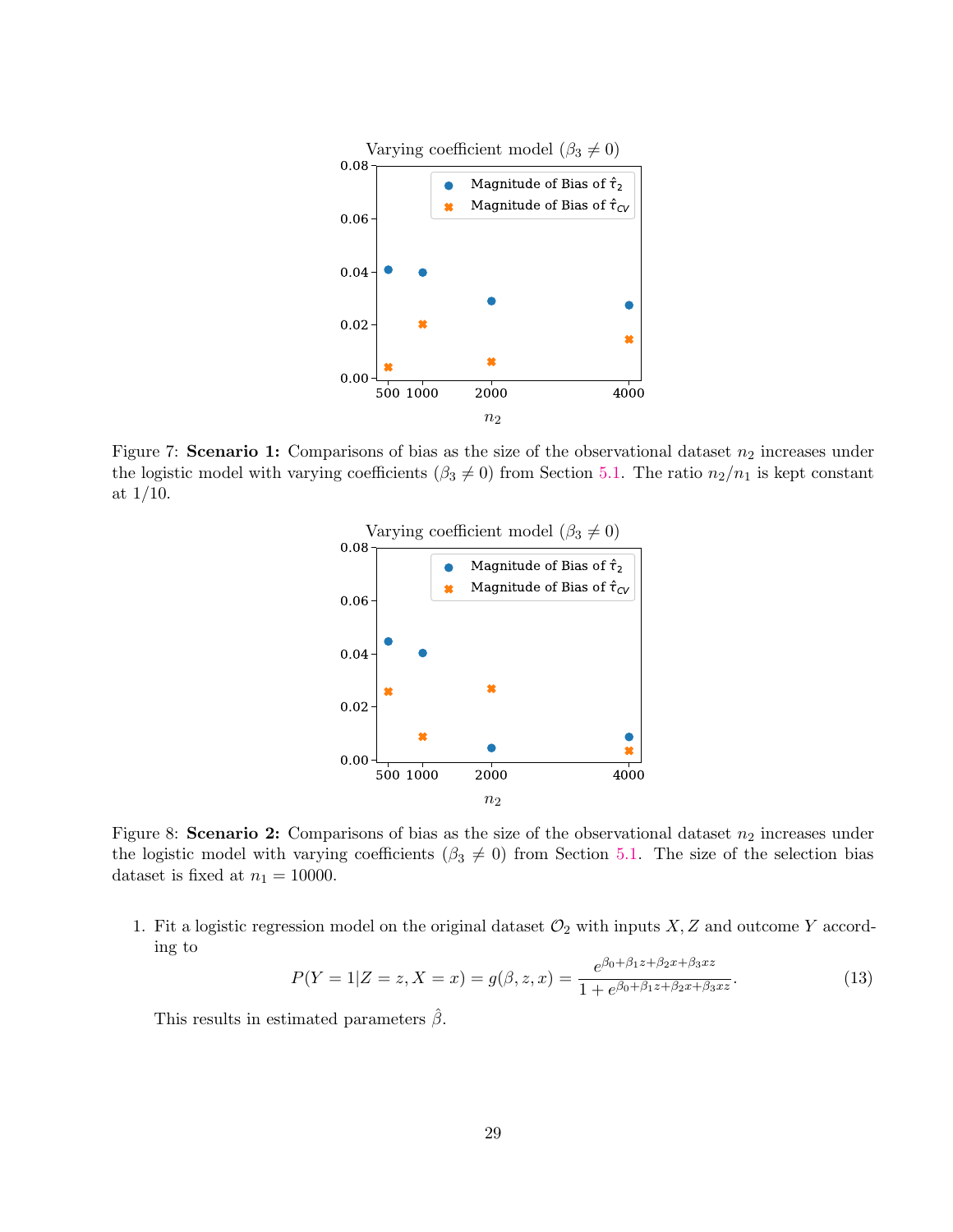

<span id="page-29-0"></span>Figure 9: Scenario 3: Comparisons of bias as the size of the selection bias dataset  $n_1$  increases under the logistic model with varying coefficients ( $\beta_3 \neq 0$ ) from Section [5.1.](#page-7-3) The size of the observational dataset is fixed at  $n_2 = 1000$ .

2. Fit a logistic regression model to estimate the propensity score according to

$$
P(Z = 1 | X = x) = h(a, x) = \frac{e^{a_0 + a_1^T x}}{1 + e^{a_0 + a_1^T x}},
$$

This results in estimated parameters  $\hat{a}$ .

- 3. Sample covariates  $\{X_i\}_1^N$  with replacement from  $\mathcal{O}_2$ .
- 4. Generate  $Z_i$  according to the estimated propensity score distribution,  $P(Z_i = 1 | X = X_i)$  $h(\hat{a}, X_i)$ .
- 5. Generate  $Y_i$  according to the estimated outcome distribution,  $P(Y_i = 1 | Z = Z_i, X = X_i)$  $g(\hat{\beta}, Z_i, X_i).$
- 6. Apply selection bias on the outcome according to the distribution  $P(S_i = 1|Y_i = 1) = 0.9$  to generate the final dataset  $\mathcal{O}_1$ .

### E.2 Data generation for case study 2: spam email detection

For case study 2, we directly apply the code provided by the Atlantic Causal Inference Conference (ACIC) Data Challenge to generate both  $\mathcal{O}_1$  and  $\mathcal{O}_2$ . The ACIC data generation code is publicly available at <https://sites.google.com/view/acic2019datachallenge/data-challenge>. The ACIC data generation code modifies existing real datasets in a variety of ways to generate datasets for the ACIC data challenge with known true ATEs. Specifically, we use ACIC's "modification 1" of the Spambase spam email detection dataset from UCI, which applies a logistic outcome model very close to the logistic regression models fitted to the actual data. For convenience, we include the exact script for "modification 1" in our supplementary materials.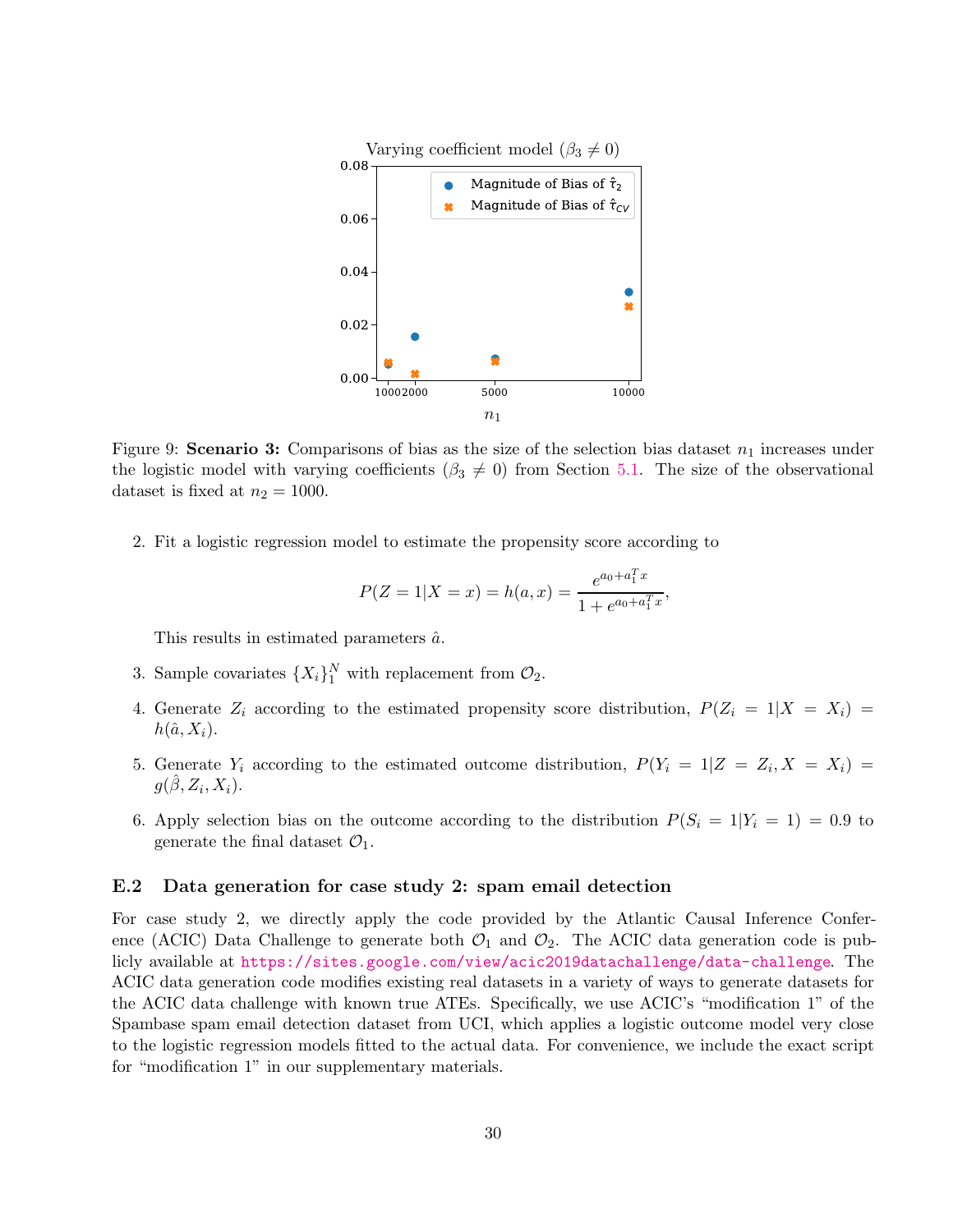### E.3 Further details on the estimators

We provide further details on the estimators for the ATE and odds ratio used in the real data experiments.

Logistic model with interaction: We model the outcome Y using a logistic model with an interaction term between  $X$  and  $Z$  in Eq. [\(7\)](#page-10-0), repeated here for convenience:

$$
P(Y = 1|Z = z, X = x) = g(\beta, z, x) = \frac{e^{\beta_0 + \beta_1 z + \beta_2 x + \beta_3 x z}}{1 + e^{\beta_0 + \beta_1 z + \beta_2 x + \beta_3 x z}}.
$$

To estimate the ATE from the dataset without selection bias  $\mathcal{O}_2$ , we perform logistic regression of Y on X, Z, and the interaction term  $XZ$ , to produce estimates  $\hat{\beta}_{\mathcal{O}_2}$ . The ATE estimator is then given by

$$
\widehat{\tau}_2 = g(\widehat{\beta}_{\mathcal{O}_2}, 1, x) - g(\widehat{\beta}_{\mathcal{O}_2}, 0, x).
$$

We then estimate the conditional odds ratio from  $\mathcal{O}_2$  as  $\widehat{OR}_2(x) = e^{\hat{\beta}_1 \circ 2 + \hat{\beta}_3 \circ 2}$ .

We similarly estimate the conditional odds ratio from  $\mathcal{O}_1$  by following the same logistic regression procedure as above, resulting in  $\widehat{\text{OR}}_1(x) = e^{\hat{\beta}_1 \circ \sigma_1 + \hat{\beta}_3 \circ \sigma_1}.$ 

Neural network: For a more general outcome model, we model the outcome Y using a logistic model with varying coefficients in Eq. [\(4\)](#page-6-0), where the functions  $\beta_0^x = f_0(x;\theta)$ ,  $\beta_1^x = f_1(x;\theta)$  make up the two-dimensional output of a single neural network with parameters  $\theta$ :

$$
P(Y = 1|Z = z, X = x) = g(\theta, z, x) = \frac{e^{f_0(x; \theta) + f_1(x; \theta)z}}{1 + e^{f_0(x; \theta) + f_1(x; \theta)z}}.
$$

The optimization objective for the neural network is the logistic loss on the final outcome prediction,  $g(\theta, z, x)$ . We optimize the neural network using using ADAM with a default learning rate of 0.001 for 1,000 epochs with batch size  $n_2$ . We choose the neural network architecture using five-fold cross validation over  $\mathcal{O}_2$ . Specifically, we search over  $\{4, 8\}$  hidden layers, and hidden layer sizes of  $\{4, 8, 16, 32\}$ . We use the TensorFlow framework and include all code in the supplementary materials.

Once an architecture has been chosen by the method above, we estimate the ATE from  $\mathcal{O}_2$  by optimizing the neural network parameters  $\theta$  over the dataset  $\mathcal{O}_2$  to obtain an estimate  $\hat{\theta}_{\mathcal{O}_2}$ , and the ATE estimator is given by

$$
\widehat{\tau}_2 = g(\widehat{\theta}_{\mathcal{O}_2}, 1, x) - g(\widehat{\theta}_{\mathcal{O}_2}, 0, x).
$$

We then estimate the conditional odds ratio from  $\mathcal{O}_2$  as  $\widehat{OR}_2(x) = e^{f_1(x;\hat{\theta}_{\mathcal{O}_2})}$ .

Finally, using the same architecture as chosen above, we estimate the conditional odds ratio from  $\mathcal{O}_1$ by optimizing the neural network parameters  $\theta$  over the dataset  $\mathcal{O}_1$  to obtain an estimate  $\hat{\theta}_{\mathcal{O}_1}$ , resulting in  $\widehat{\text{OR}}_1(x) = e^{f_1(x;\hat{\theta}_{\mathcal{O}_1})}$ .

<span id="page-30-0"></span>Table 3: Case study 1: Bias on flu shot encouragement data with  $n_1 = 10,000$ 

| <b>METRIC</b>          | LOGISTIC     | <b>KERNEL</b> |
|------------------------|--------------|---------------|
| BIAS $\hat{\tau}_2$    | $4.283e{-4}$ | $5.384e - 4$  |
| BIAS $\hat{\tau}_{CV}$ | $6.431e - 4$ | $-4.464e - 3$ |